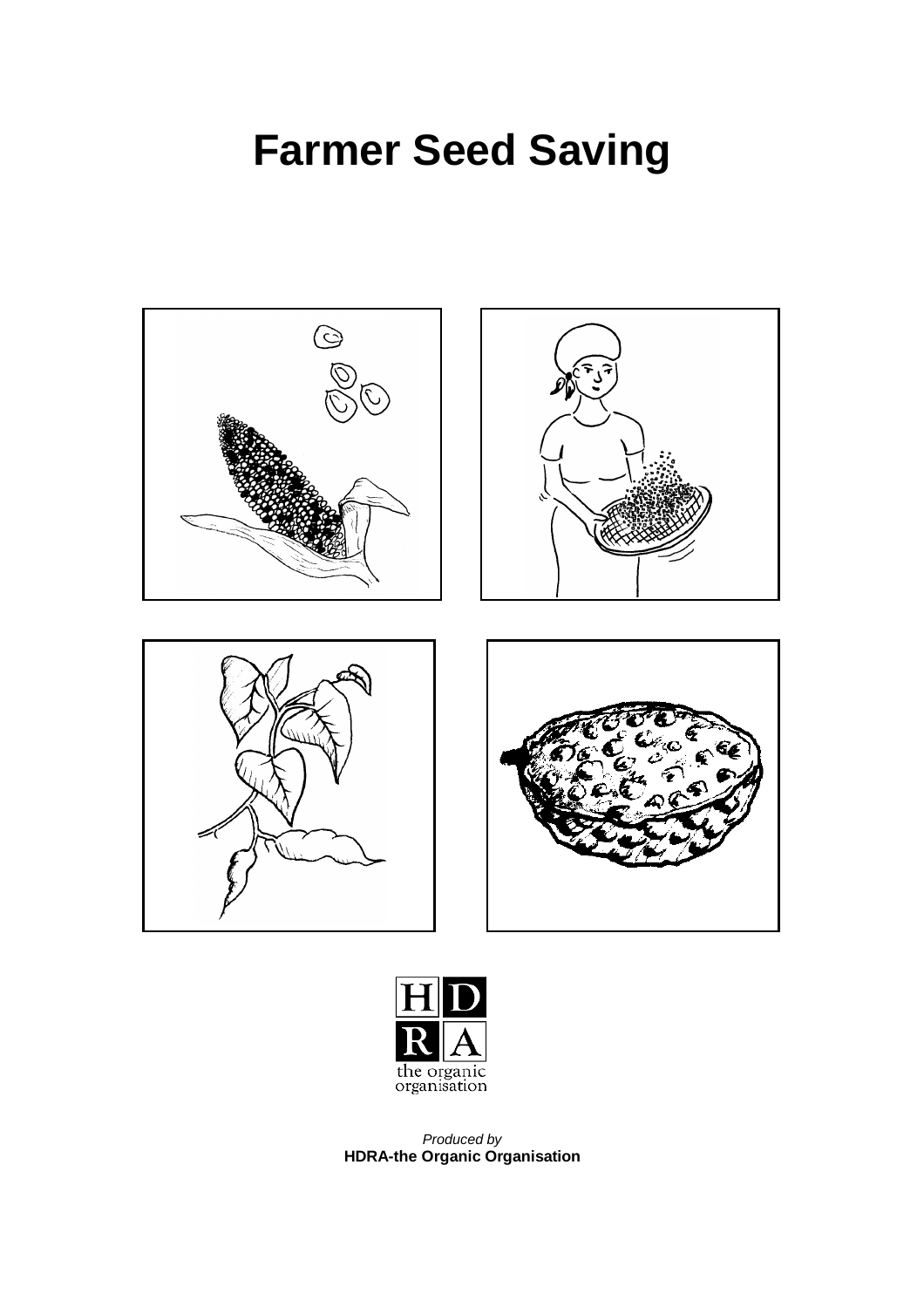# **Introduction**

#### **Traditional plant selection and breeding**

This booklet provides a simple and practical guide to plant selection and saving vegetable seeds.

For centuries, farmers all over the world have selected and saved seeds to grow the next season. Farmers have also cross-pollinated plants by hand, or by mixing varieties within the same field, to maintain and adapt their crops.

As a result of this relationship between the farmer and plant, these locally adapted crops are able to withstand changing growing conditions. Some varieties may be resistant to certain pests, while others may be more tolerant of salty soil or may need less water. Some varieties may be planted or harvested earlier or later in the season, and others may have fruit that are tastier or grains that are easier to cook.

In this way, farmers have been able to maintain a mix of crops suitably adapted to their own local needs.

Organic farming works with nature using techniques to achieve good crop yields that are sustainable for the farmer and the environment. Seed saving and breeding locally adapted crops are important activities in organic agriculture in order to produce crops that are better adapted to local growing conditions.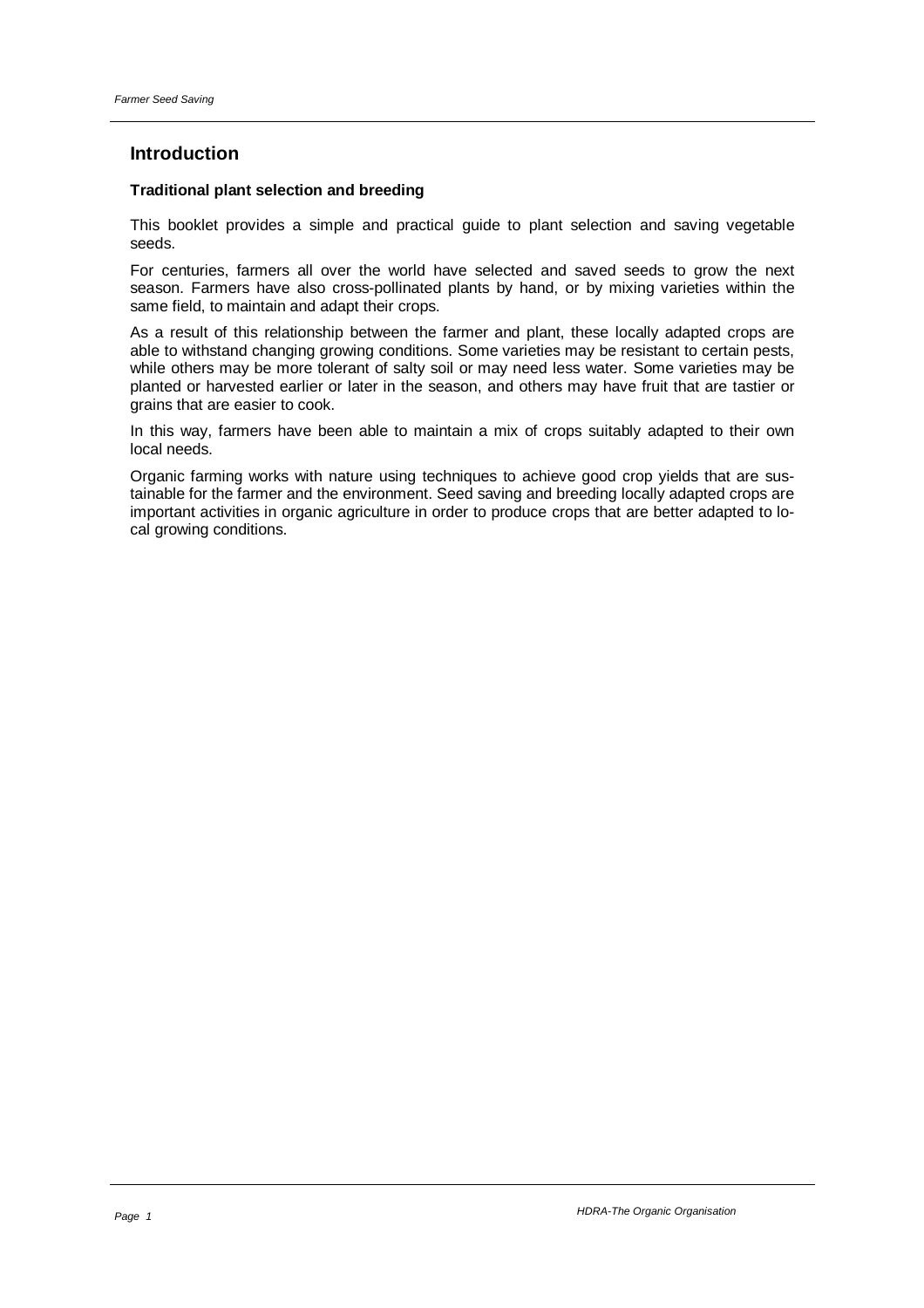The conservation of local crop varieties is important because:

- Crops that have been developed locally are suited to local conditions and are likely to provide a more reliable harvest than plants from outside the local area.
- The use of different varieties will mean that there is less risk of losing the whole crop if, for example, there is a new pest in the area or a change in climate, as some plants may be more tolerant to the changes.
- Farmers can breed for new characteristics that are useful to them and their community.
- Farmers can domesticate wild plants and breed crops from outside the area to be suitable for local cultivation.
- Farmers do not need to buy new seed each year.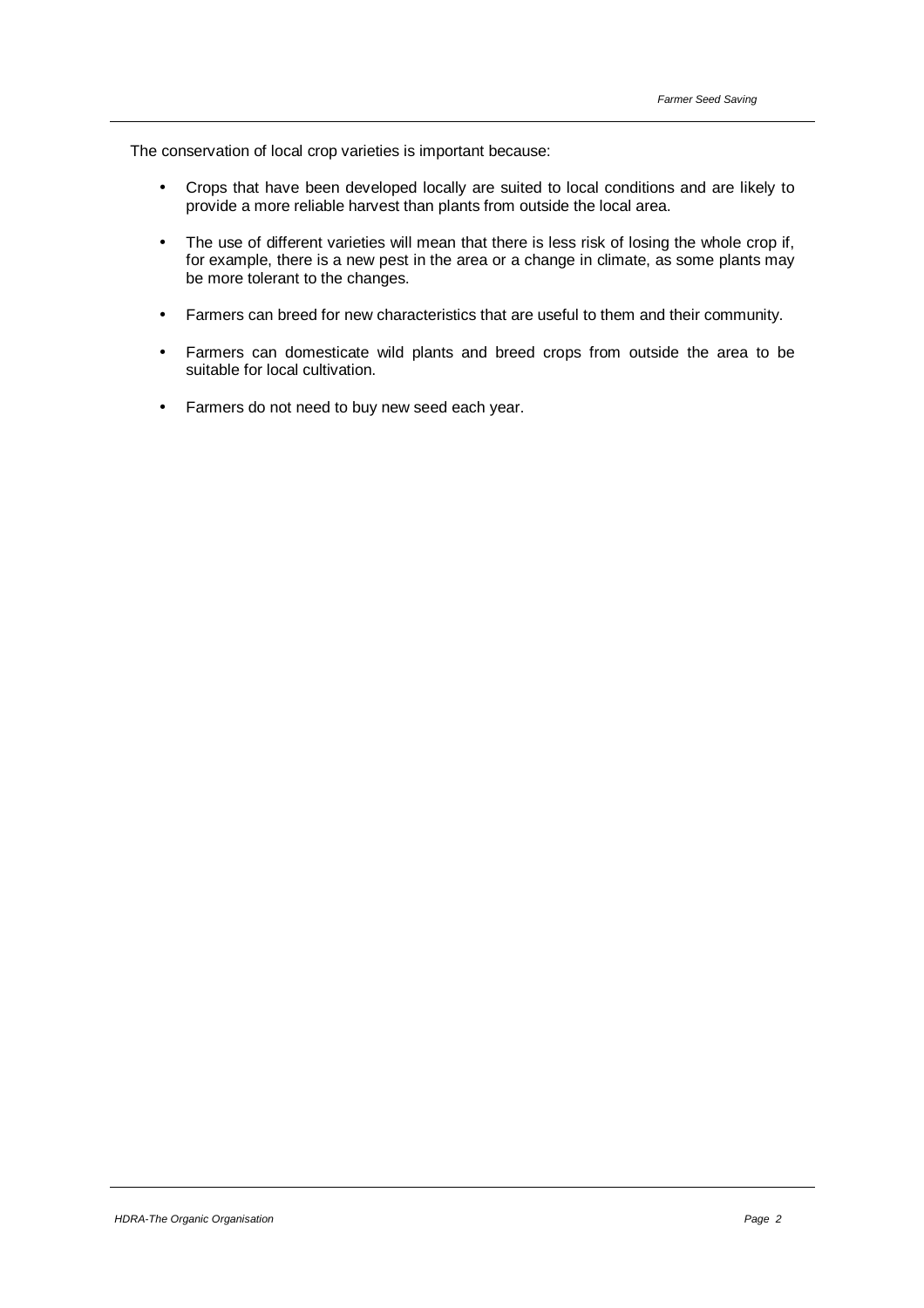# **The main sources of seed**

In rural communities, the main sources of seed are:

## • **Farmers and gardeners**

 For many generations, all over the world, farmers and gardeners have saved seed from their crops every year to plant and to exchange or sell.

## • **Community seed banks and other local community institutions**

 Some areas have community seed banks, or other social institutions, which collect, grow and store seed to distribute to farmers.

 Even a small group of people can start a seed bank to conserve local seeds and crops so farmers can use them.

# • **National and international seed banks**

 National, government and international organisations collect and store seeds from different crop varieties. These are maintained by 'growing' out every few years.

 Although large seed banks can store many different varieties, they cannot maintain all of the local varieties or adapt varieties to farmers' changing local conditions.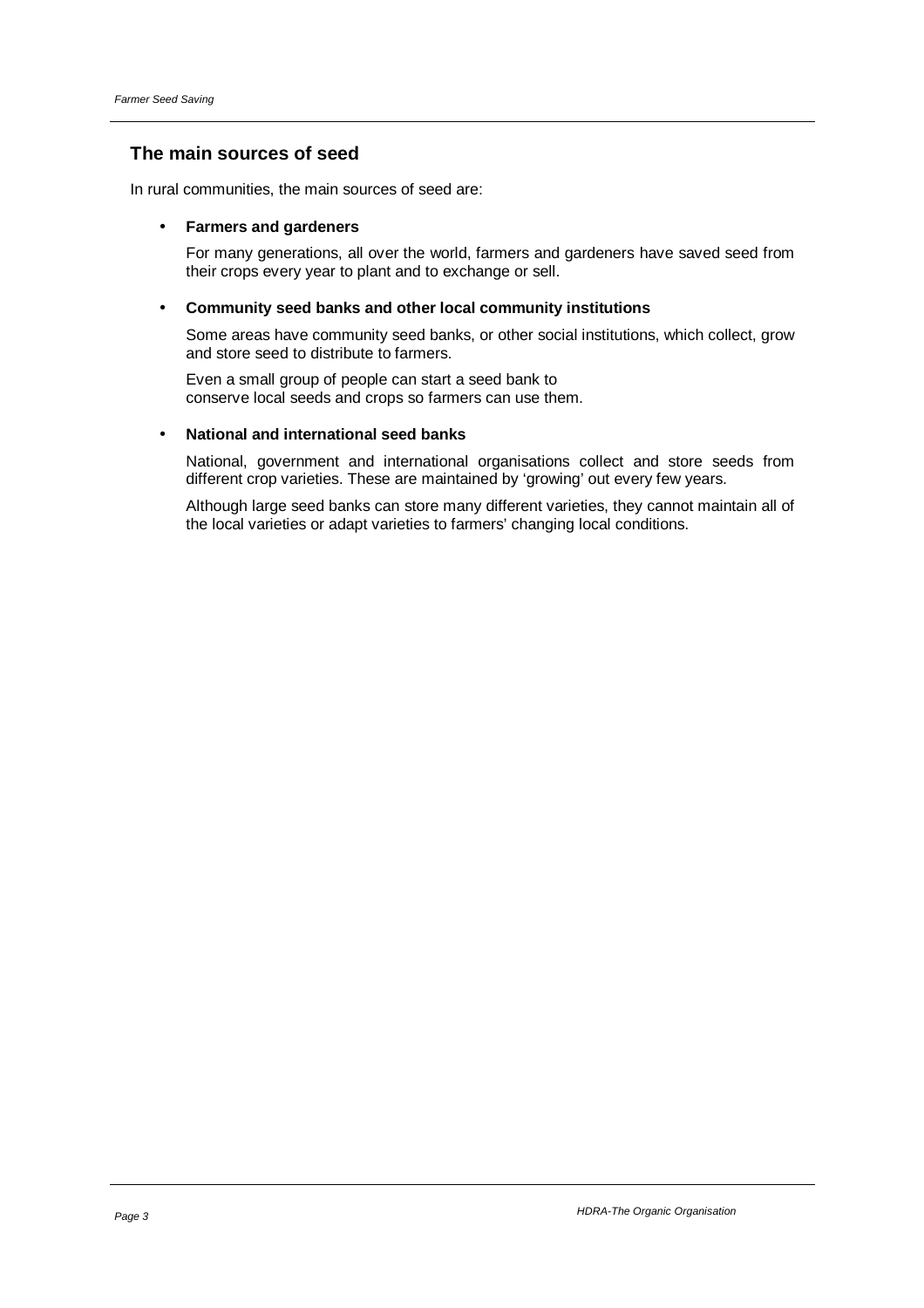#### • **Seed companies**

 Seed companies develop and sell seeds for different crop varieties. Commercial seed companies usually select for characteristics such as high yield, quality and resistance to pests and diseases. However seed companies are not able to select for crops that are adapted to specific local conditions. Some commercial varieties need additional inputs such as chemical pesticides, fertilisers and high levels of water.

Many seed companies produce F1 hybrid seeds. These are made by crossing two different varieties to mix their characteristics. The first generation of plants from hybrid seeds holds desirable characteristics, but it is not useful to save the seeds because these characteristics will not be passed on to the next generation. As a result, growers that use hybrid seed must buy new seed each year.

Although large-scale farmers may be able to buy seeds every year, this is less affordable for small farmers .

In addition, many people all over the world now realise how important it is for farmers to maintain their own local genetic diversity.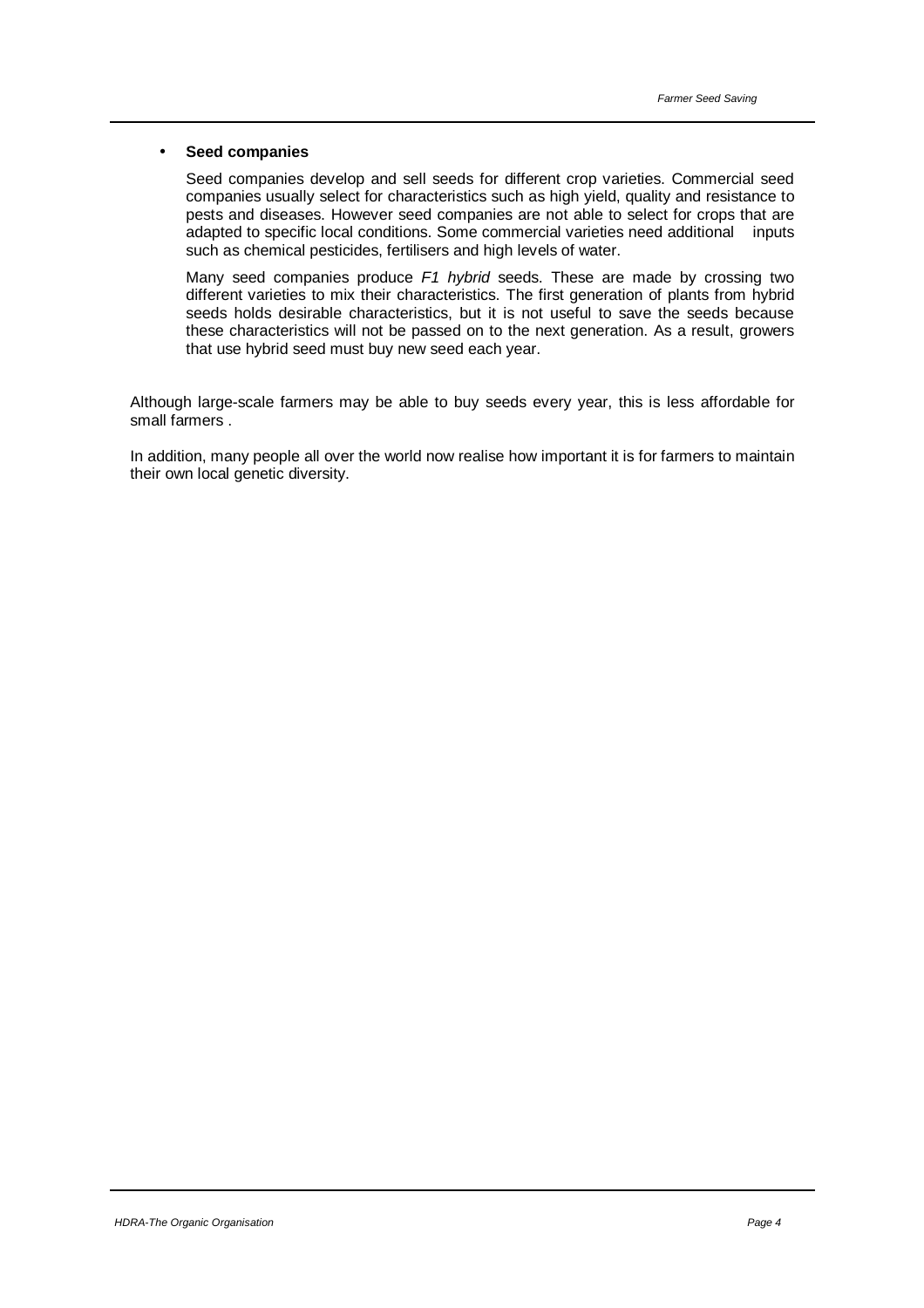## **Traditional and exotic plants**

New crops have been introduced in many different countries. These are called exotic crops. For example, maize, potatoes, tomatoes and chilli peppers are originally from South America, but they are now grown all over the world. These crops are now well adapted to the different local conditions, but this has taken many generations.

Exotic plants can be very useful, but it is important that they do not replace traditional crops. Traditional crops are crops that have a long history in a region and are adapted to local conditions, especially in times of stress or hardship where resources like water and nutrients are less available. They also provide a wide range of nutrients to the diet.

Some exotic crops are unable to produce seed in the new climate and so the farmer must purchase the seed each year.

Some people may think that they do not have a wide variety of traditional crops or they may think that crops from other countries are better than their own. Other farmers, gardeners and older people in the area may have knowledge about traditional crops and how they are used. The seeds of traditional crops and the knowledge about their growth and use are important resources and should be conserved and used.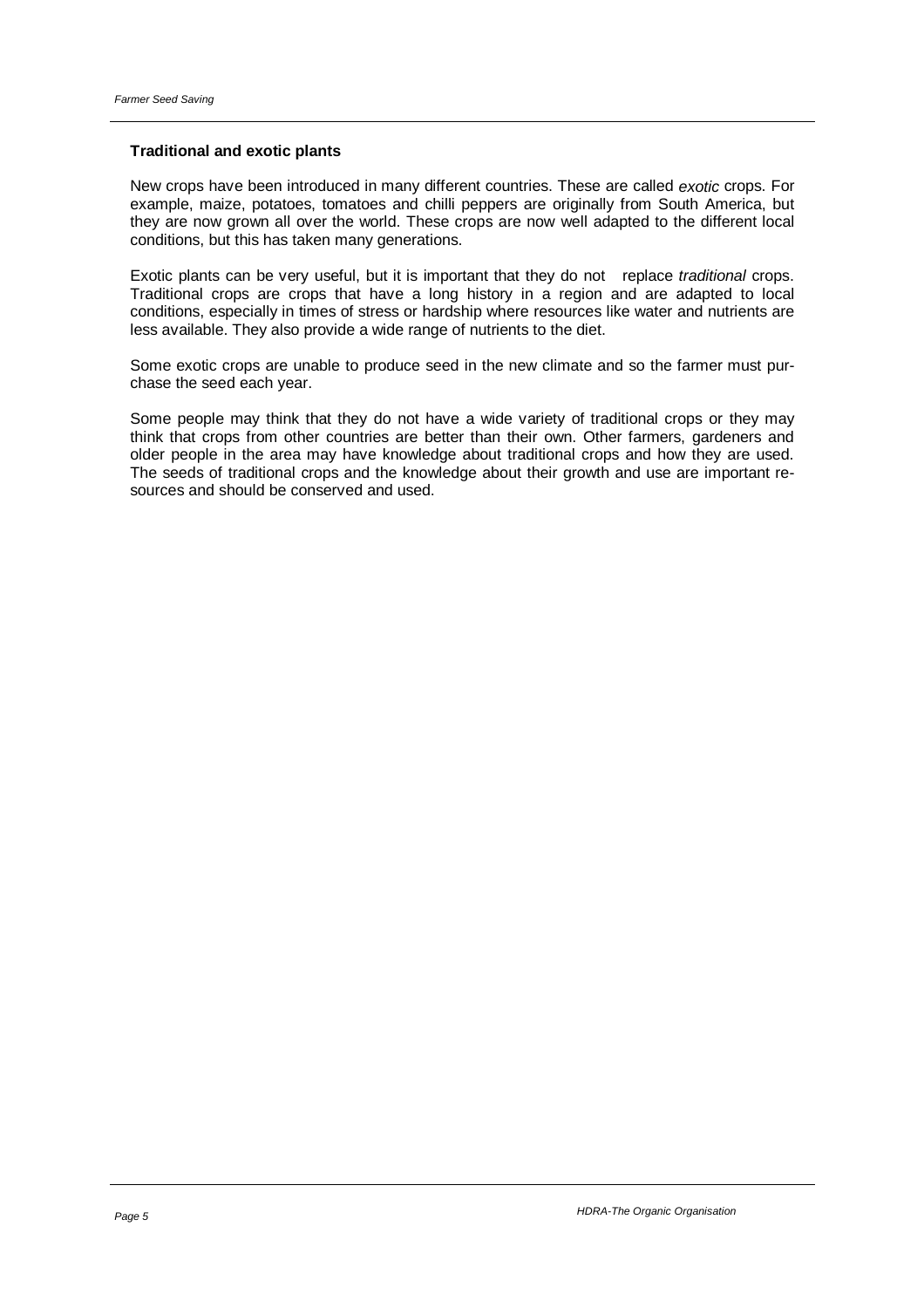## **Seed production**

Seeds are produced in fruits which develop from flowers. Normally, for seeds to develop, pollen (the plant's own fertilising powder) is moved from the male part of the flower (the anther) to the female part of the flower (the stigma).



Some plants have flowers that contain both the male and female parts (e.g. tomatoes), and some have separate male and female flowers (e.g. squash).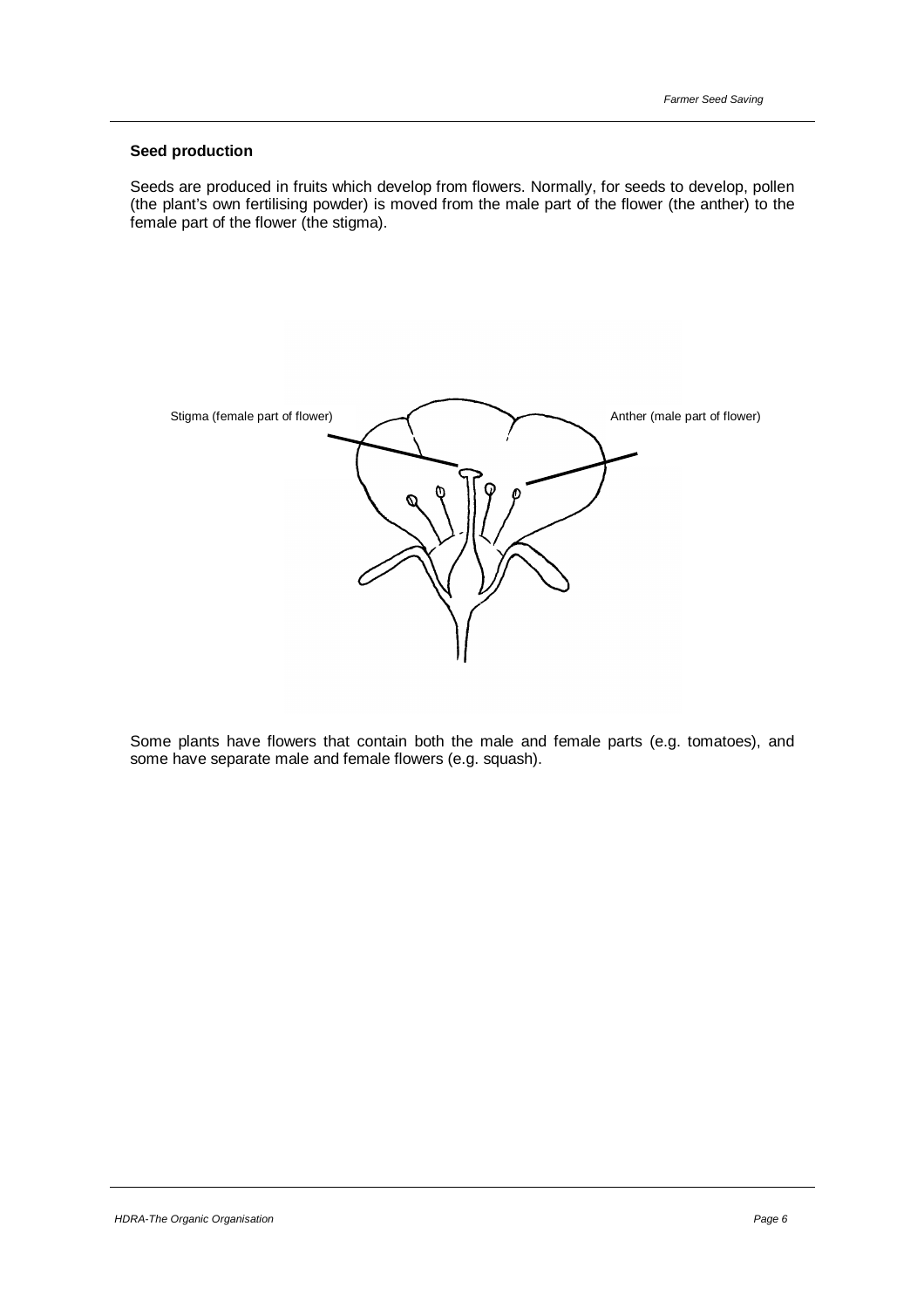Seeds are held in seed heads, pods or fleshy fruit. Usually plants whose useful parts are the seeds, bulbs, roots or leaves, such as sunflowers, spinach or onions, have seed heads; plants whose useful parts are the flesh of the fruit, such as papaya and tomatoes, hold their seeds in the flesh; and legumes (pulses), such as beans, have pods.

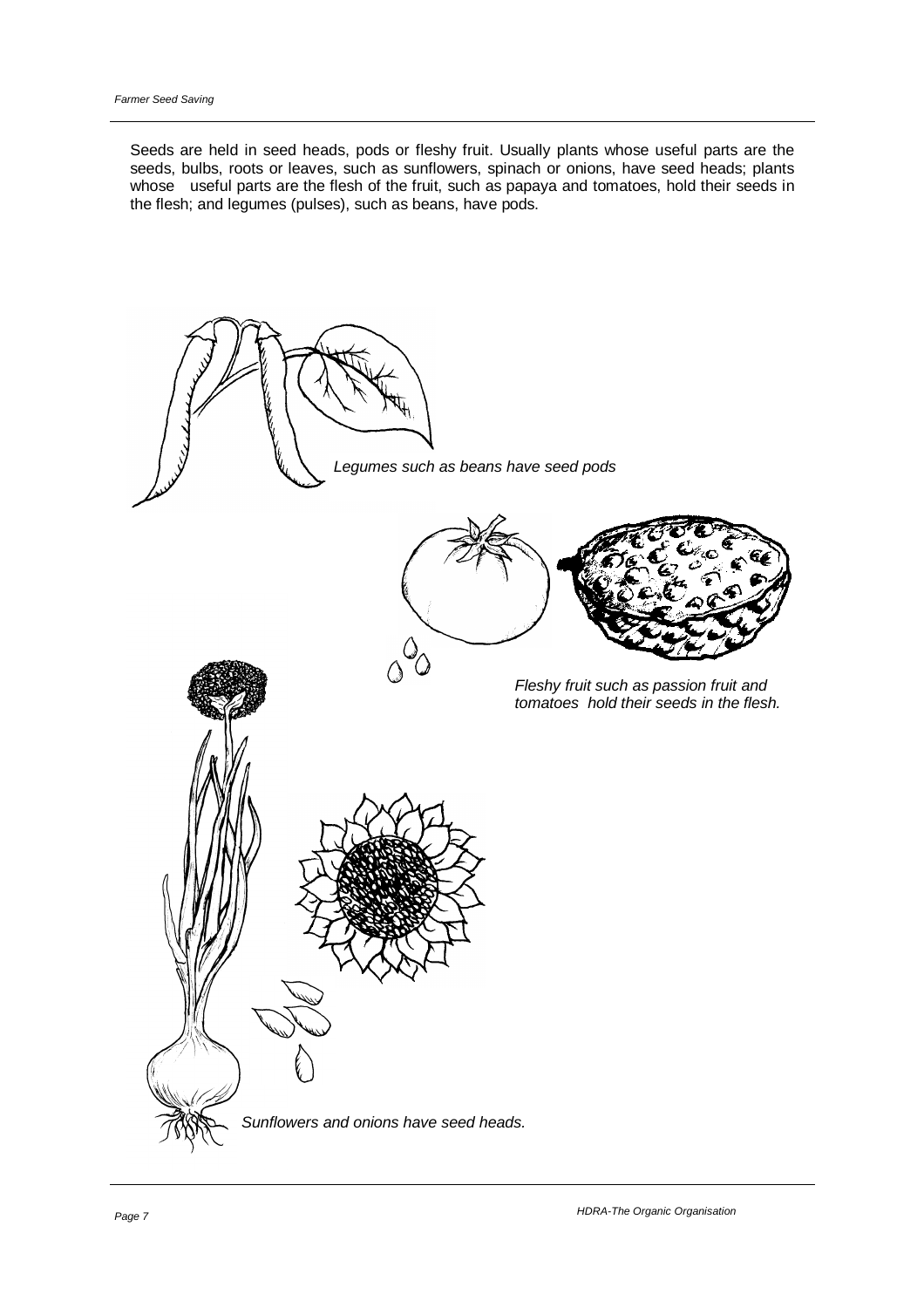#### **Pollination**

Some plants are usually self-pollinated and some plants are usually cross-pollinated. On selfpollinating plants, the pollen that will fertilise the female stigma comes from the male anthers on the same flower, or a different flower on the same plant. Plants that mostly self-pollinate include maize, tomatoes and lettuce. The seeds will grow into plants with very similar characteristics to the parent plant.

In plants that tend to cross-pollinate, the pollen must come from a different plant. The plant will produce fewer, or less vigorous seeds if they are not pollinated by a different plant. Pollen can be carried to other plants by the wind, insects or animals. Examples of plants that tend to crosspollinate are carrots, onions and cabbage. The seeds will produce plants with some characteristics from each of the parent plants.

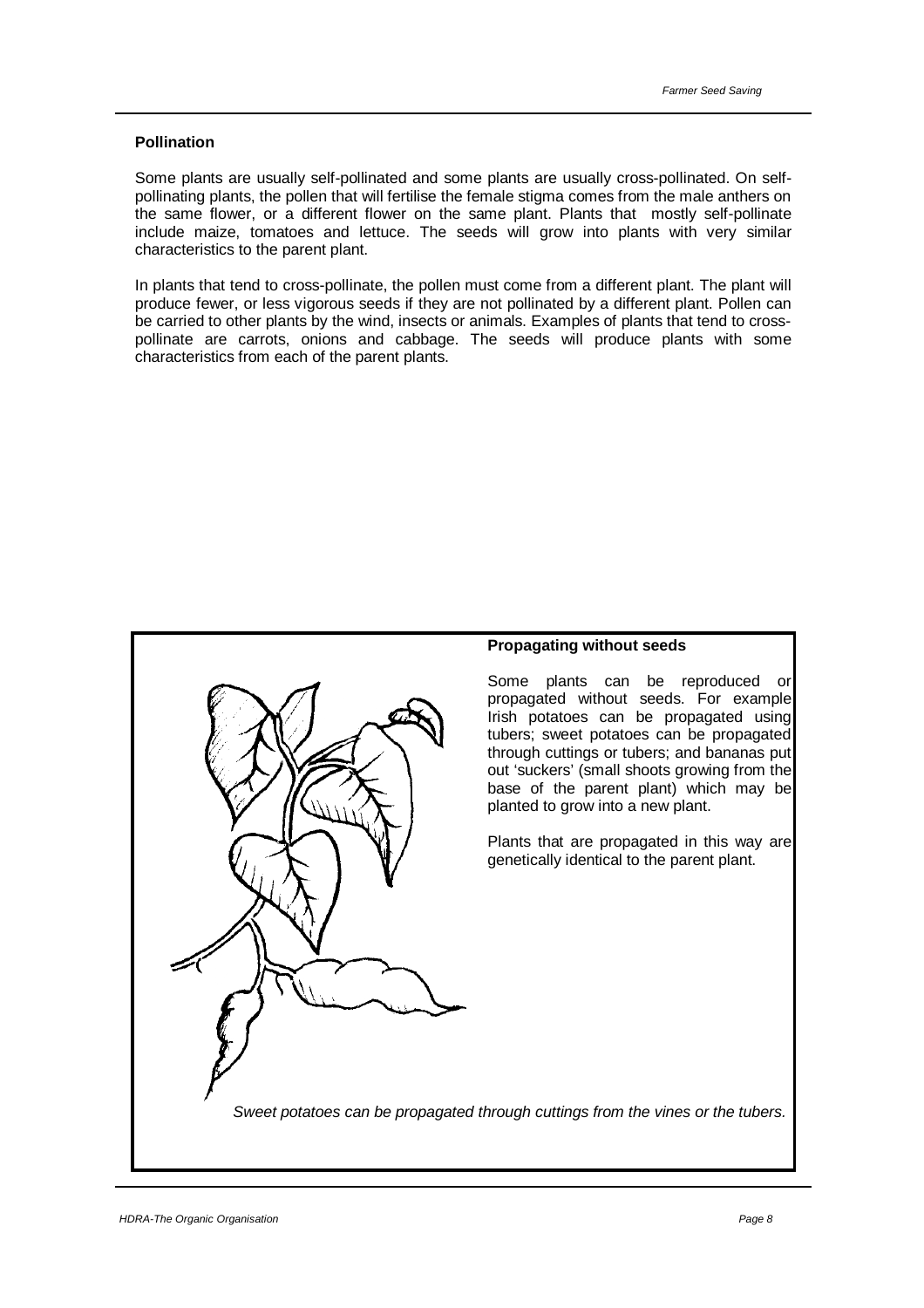## **Seed selection**

Seeds can be selected from plants that have desirable characteristics such as:

- Pest and disease resistance
- Good taste
- High production
- Long fruiting season
- Fast cooking time

The plants grown from the seeds will have similar characteristics to the parent plants, unless the parent plants come from F1 hybrid seeds.

Seeds should be selected from strong and healthy plants to harvest and save. It is very important to remove unhealthy or diseased plants from the field as soon as they are seen. Also try to remove plants with undesirable characteristics from the field before they flower and pollinate other plants, but make sure that there is a diversity of characteristics in the field.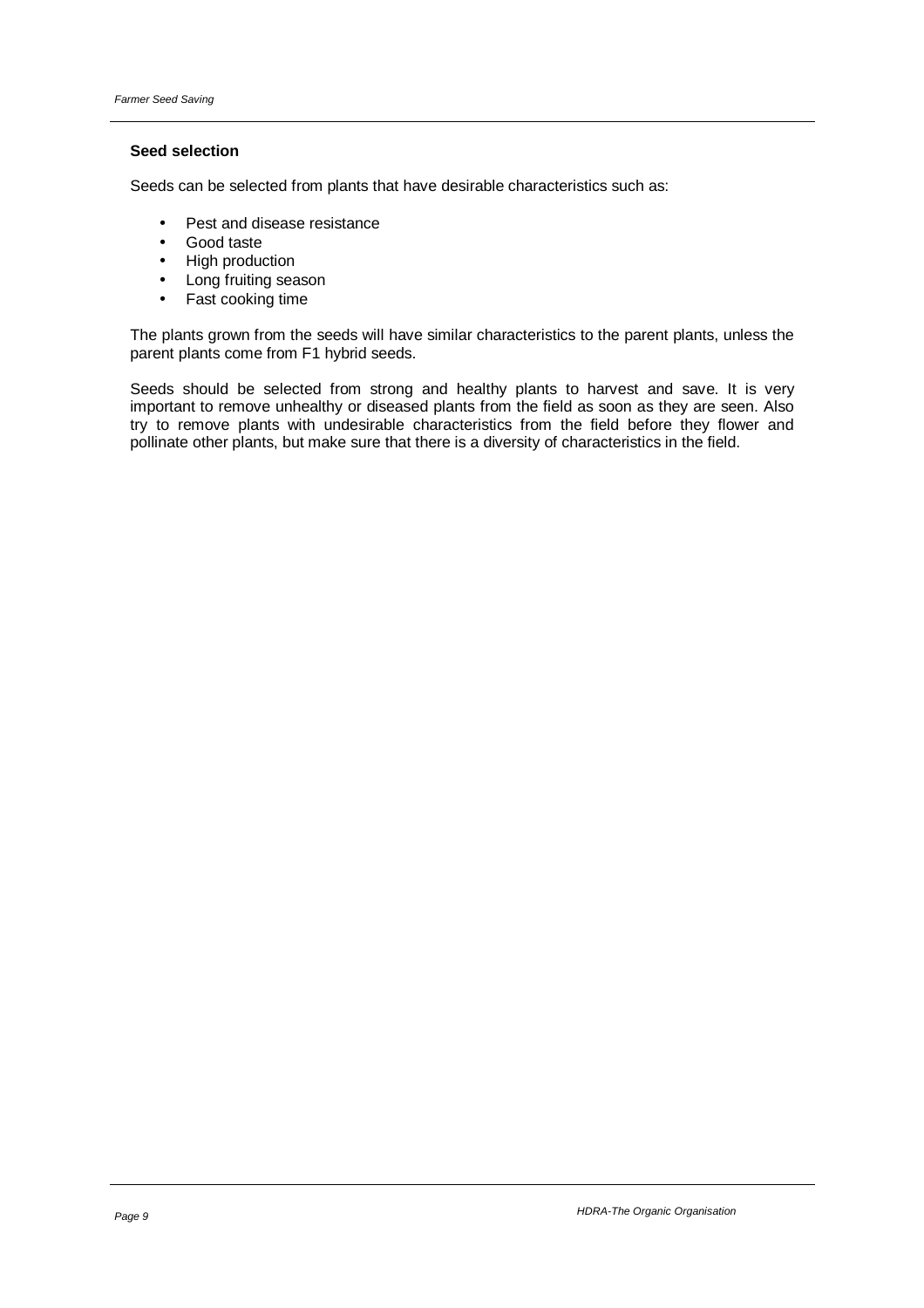#### **Plant breeding for specific characteristics**

If a plant breeder or farmer wants to develop or introduce specific characteristics in a plant, they can do this by controlling the pollination of plants for seed production. To combine desirable characteristics in plants, the farmer or plant breeder can transfer the pollen from a chosen individual plant to fertilise another chosen plant.

For plants like squash, which are usually pollinated by insects, the farmer can rub the pollen onto the stigma, by using a small brush, or by rubbing the anther directly onto the stigma.

For plants such as maize, which are usually wind pollinated, the farmer can shake the male flower over the female flower to transfer the pollen.

#### **Isolation from unwanted pollination**

If plants are being cross-pollinated for particular characteristics, the farmer must stop the flowers being pollinated by pollen from plants with other characteristics. This can be done by isolating the plants.

If the plant is wind pollinated, the selected flowers can be covered with cloth or a paper bag. This will isolate them from other pollen carried by the wind.

If the flowers are usually insect-pollinated, they can be isolated by protecting them with fine cloth or mesh to stop the insects reaching the flower.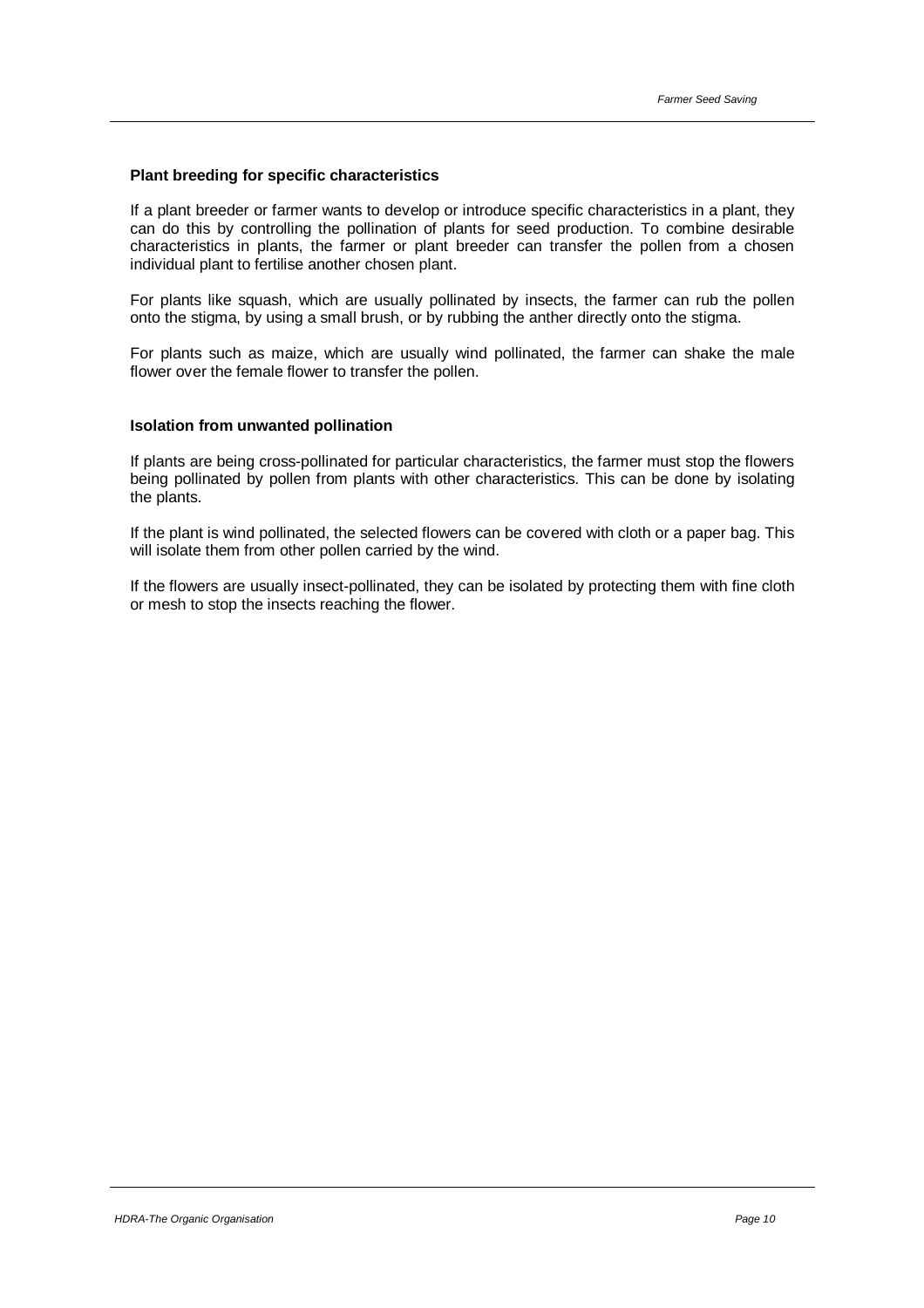#### **Genetically Modified Seed (GM)**

A recent method of developing new crop varieties is through genetic modification. A gene is a segment of DNA, which is a part of the plants biological composition, passed from one generation to the next. Each gene holds information about certain characteristics of the plant. Genetic modification is a process where a gene is taken artificially from one plant (or animal) and inserted into another in order to introduce a new characteristic.

There are already GM varieties of some crops, such as rice, maize, tomatoes and cotton.

## **Advantages and disadvantages of genetically modified seed**

## **Advantages**

It is possible to add a useful characteristic into a plant, which may not be possible using traditional plant breeding methods.

It may be quicker to introduce new characteristics than using traditional plant breeding methods.

The cross may not happen under natural conditions; there may be a good reason for this that we do not yet understand.

**Disadvantages**

The transferred genes may have an unpredictable effect on the plant.

GM varieties are not necessarily adapted to specific local conditions and may require more inputs to be grown successfully.

GM crops may cross with and pass on their characteristics to other related plants; for example this may produce very strong weeds.

GM seeds are normally patented (owned) by commercial companies. As a result they cannot legally be saved by farmers – new seed must be purchased each year.

Developing a GM variety costs a lot of time and<br>money. It may be more effective to use this on money. It may be more improving other growing problems (see example on next page).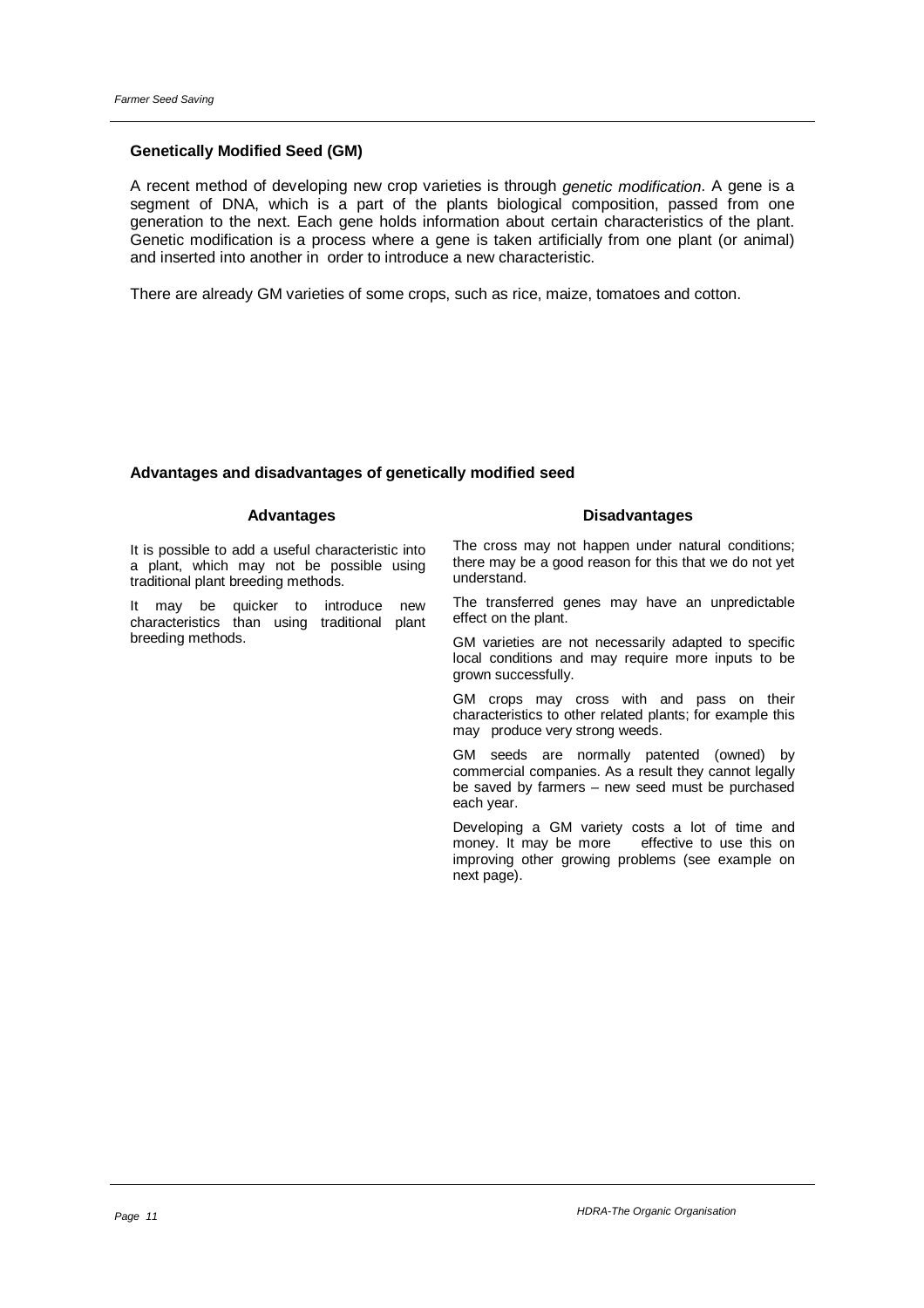## **Action for drought resistance: example of GM versus ecological approaches.**

A government has \$2 million to invest in improving agriculture in drought prone areas.

This money could be spent on developing one GM drought-tolerant variety. This would include providing jobs for researchers and maintaining their laboratories.

Or the money could be spent on working with farmers to:

- a) identify, multiply and use existing drought-tolerant crops;
- b) involve farmers in breeding new varieties that are drought tolerant and also have other locally adapted characteristics; and
- c) improve water harvesting and soil and water conservation techniques, so that the whole farming system becomes more resilient and less vulnerable to drought.

## **Which would you choose?**

Organic agriculture does not support genetic modification. Organic agriculture is concerned with complex, natural systems. It concentrates on enhancing the potential of this diversity to adapt to local environmental and social conditions.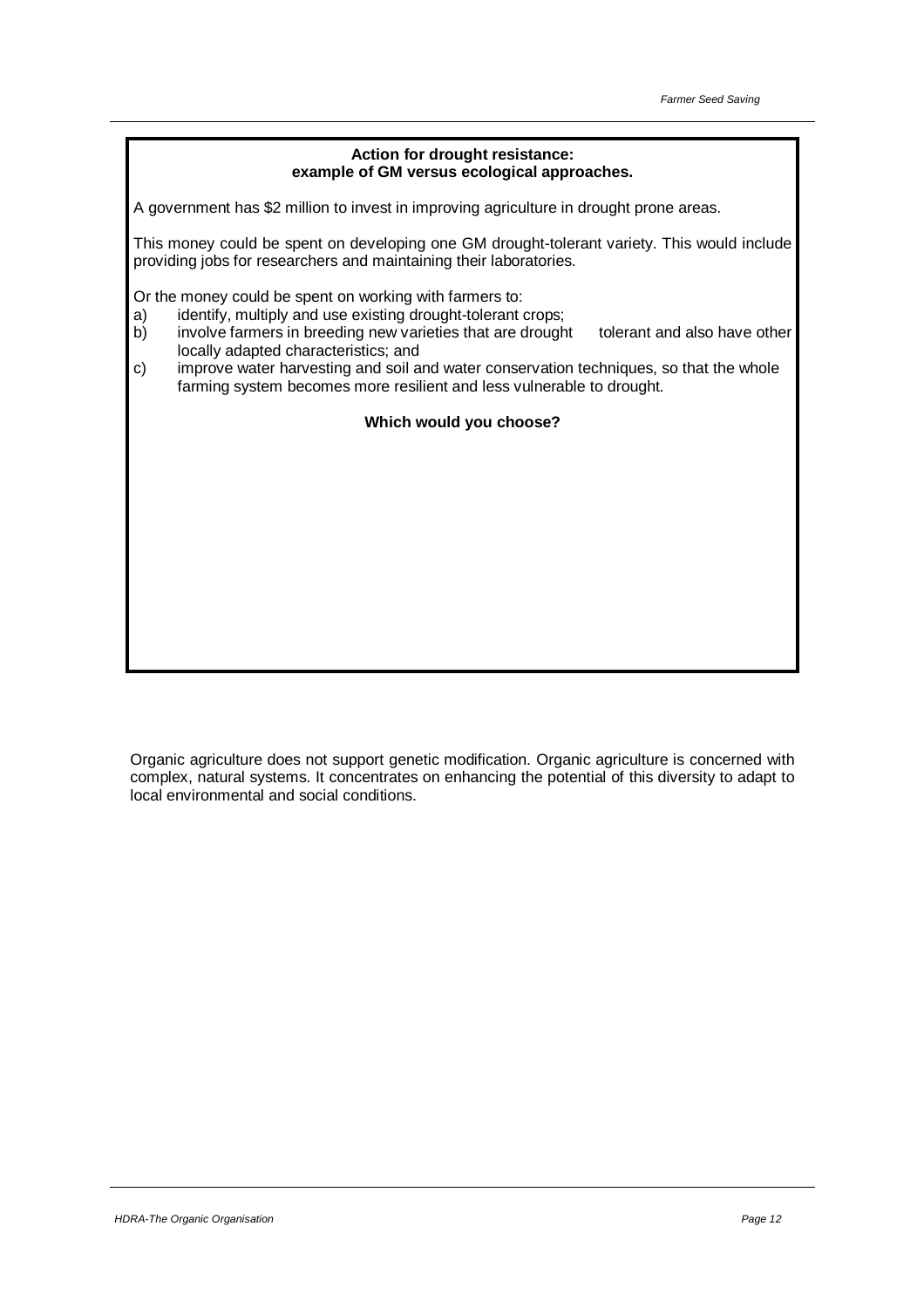### **Seed harvesting cleaning and storage**

Once the seeds to save have been selected, they must be harvested, saved and stored for the next seasons planting.

#### **Seed harvesting**

In many plants, the seed becomes mature some time after the fruit is mature. To avoid the fruit or pods being harvested for eating, some farmers put a label on plants that they want to collect seed from. If there is a risk that they may be eaten by birds, these plants can be harvested before the seeds are mature and left on the plant until they are ready.

It is a good idea to harvest more seeds than will be needed for planting, as some may be damaged during storage or may not germinate.

#### **Seed extraction and washing**

#### **Seeds from 'wet' fruits**

Seeds from wet, fleshy fruits such as gourds and papaya, often have the flesh of the fruit attached to them. Seeds can be extracted from the fruit by hand, and washed until all the flesh is removed.

A method called fermentation can be used for fleshy fruit whose seeds are surrounded by gel that is difficult to wash off, such as squash or tomatoes. Squeeze the seeds into a container and mix with a little water. Leave the container for one to four days until foam appears on the surface. Then strain and wash the seeds in water and lay them out to dry.

#### **Dry seeds and seeds from dried fleshy fruit**

Seeds from dry seed heads such as onion, sorghum and corn, fruit such as dried okra and chilli peppers, or pods such as beans can be extracted by hand. If there is a large quantity of seeds, place them in a bag and beat them carefully with a stick to remove their outer casing.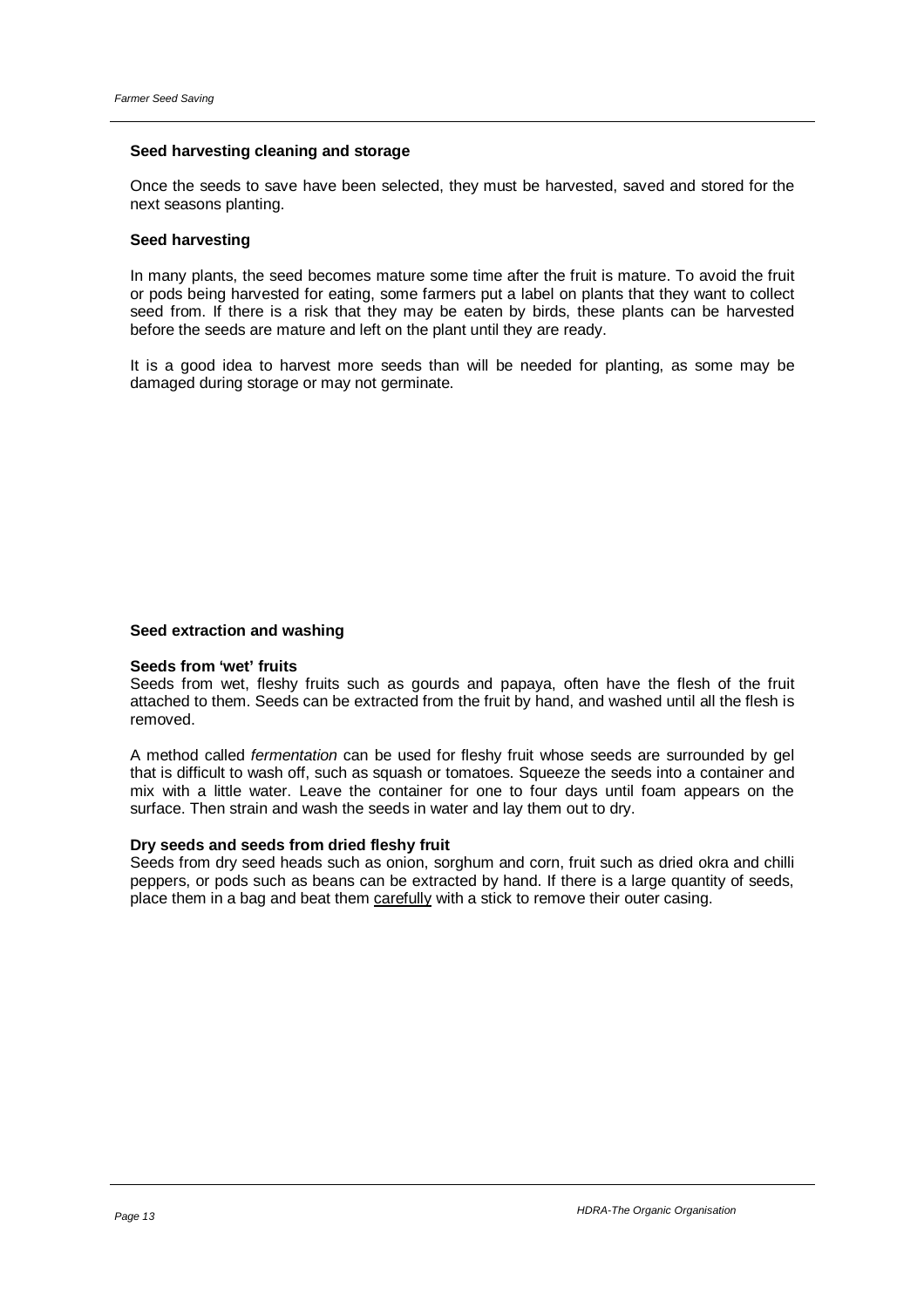#### **Seed drying**

Seeds must be dried before storing them to improve their storage life. This is because moisture in the seed may encourage mould, bacteria or other pests and diseases. However, seeds should not be dried too much or too rapidly as they may crack or lose their ability to germinate. They can be dried outside in the morning sun or half-shade, but should not be left in strong sunlight.

To dry seeds, spread them out thinly on paper, cloth, flat basket or plate in a warm place off the ground. They should not be dried on metal as this may become too hot. Turn them over several times a day to ensure that they dry evenly.

They should not be left outside at night as they may become damp or be eaten by rodents.

The length of time that they take to dry will depend on the weather and the size of the seeds. Leave the seeds to dry for several days before storing them. When the seeds do not feel damp or stick together they are likely to be ready for storage.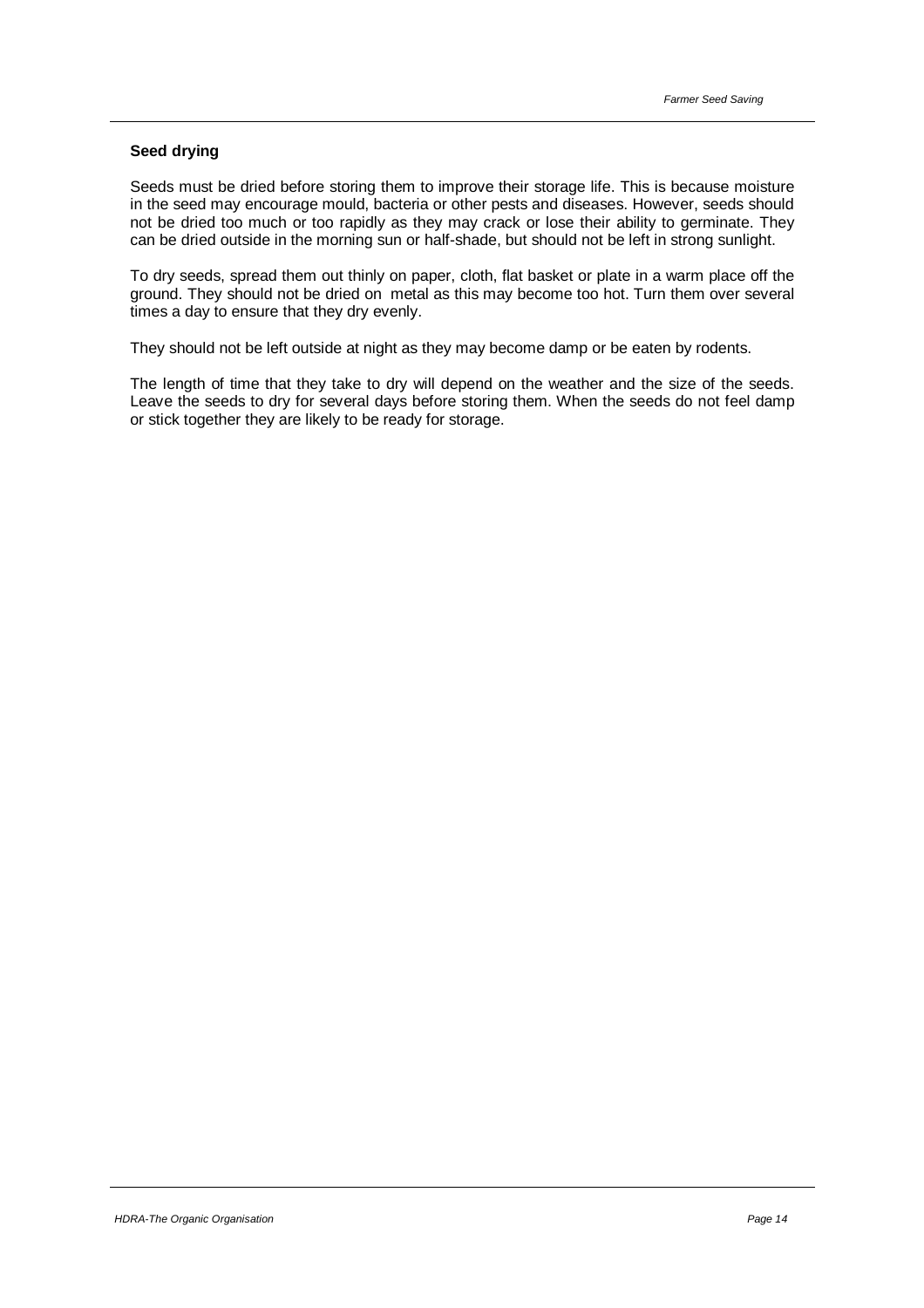## **Preparing for storage**

## **Visual inspection**

Any seeds that are immature, broken, diseased or infested with pests should be taken out. Stones, dirt and seeds from other plants should also be removed.

## **Winnowing**

Winnowing can remove smaller contaminants such as dust and dry leaves.

To winnow the seeds, place them in a large flat container and toss them into the air when there is a gentle wind, then catch them in the container.

The light dust and leaves will be blown away by the wind.

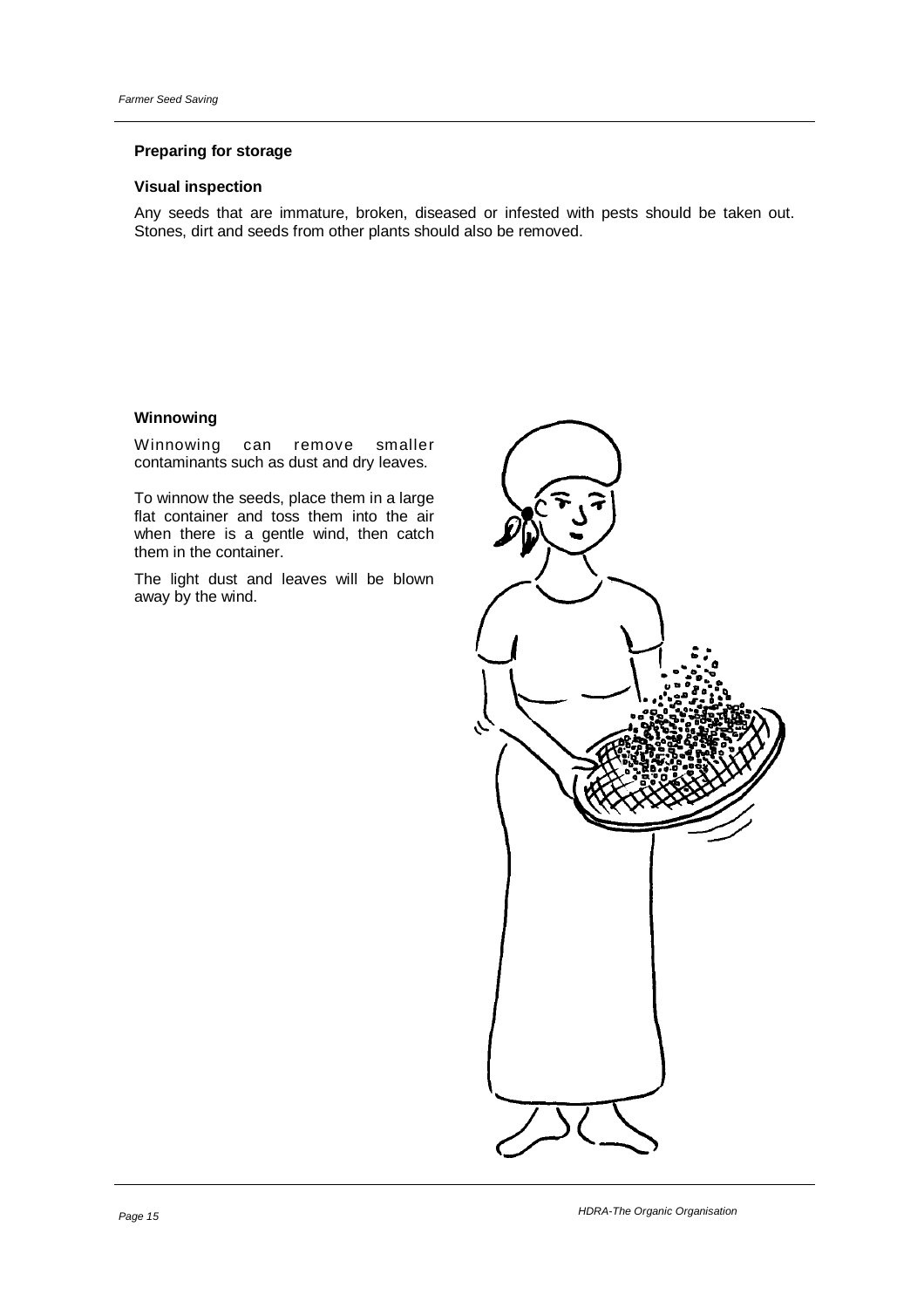# **Seed storage**

Seeds must be stored in a way that prevents them from being attacked by pests or diseases, and that maintains their quality. Some seeds can be stored for a long time without losing their germination rate, and others can only be stored for a few months. This depends on the type of seed, the moisture content of the seed and the storage conditions.

Good storage conditions for seeds are:

- Low moisture
- Low temperature
- **Low light**
- Protection against rodents
- Protection against insect pests and diseases



Seed should be stored in an airtight container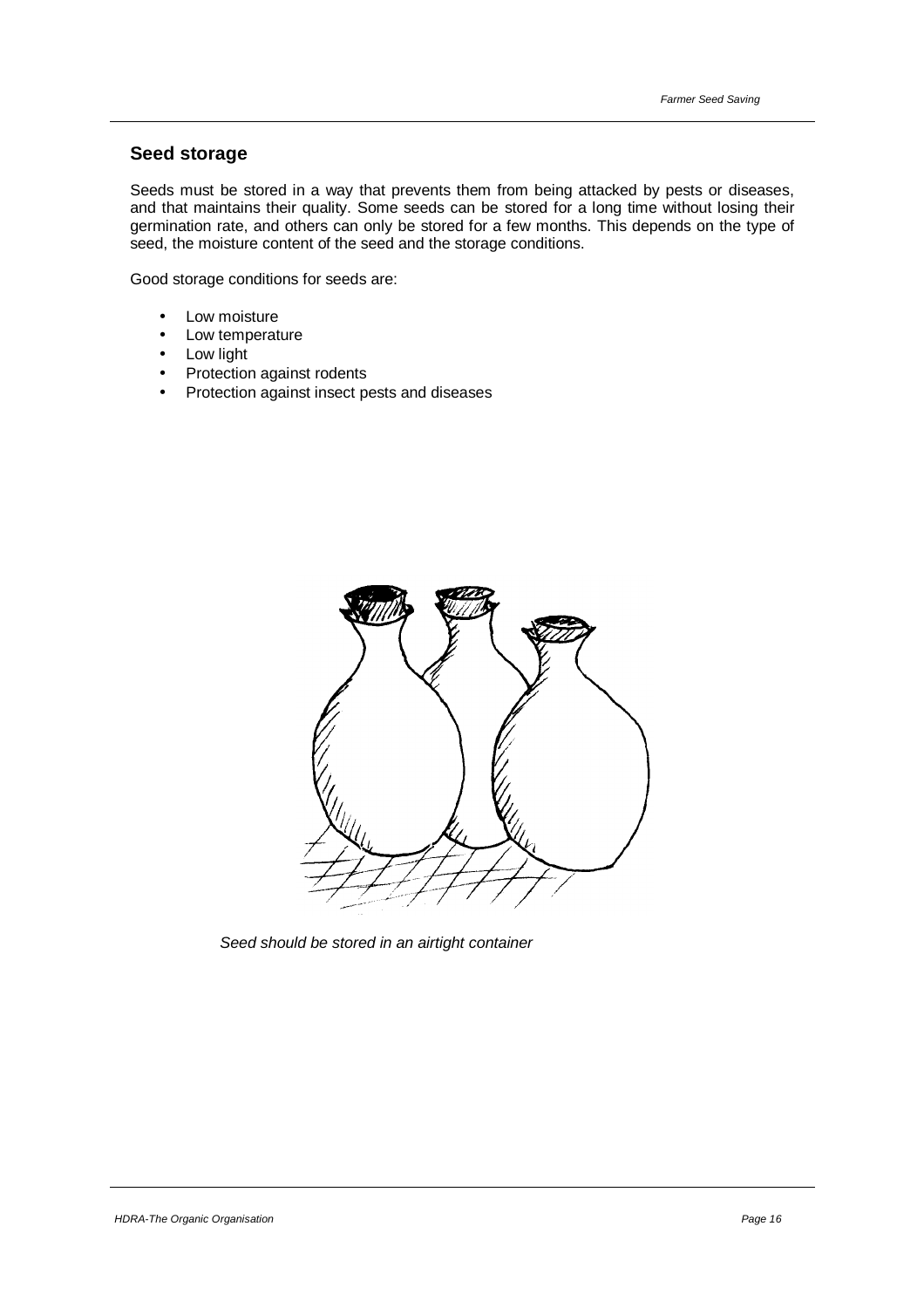#### **Moisture**

Seeds should be sufficiently dried before they are stored. To stop the seeds becoming damp when in storage, they should be stored in an airtight container such as a glass jar, a tin can or a ceramic vessel with a tightly sealed cover.

Dry charcoal or toasted white rice can be added to the seed container to absorb water and to help prevent the seeds from getting damp. These should be replaced if the containers are opened.

Seeds that are held in pods, hollow fruit such as chilli peppers and maize seeds on the cob, may be dried and hung near the smoke from cooking fires. This technique also helps to keep away insect pests.

#### **Temperature and light**

High temperatures can encourage biological activity in the seeds and shorten their storage life, particularly if there is any moisture in the seeds. Bright light can also be damaging to stored seeds. Seed containers should be kept in a cool area and out of direct sunlight.

#### **Rodents**

To keep rodents such as rats and mice away from seeds, they should be stored in a clean hygienic area. The floor should be swept so there are no scraps of food that may attract rodents. Seed containers should be well sealed and if possible kept off the ground so that rodents cannot get in. Sometimes seeds are stored in specially built huts that are raised off the ground.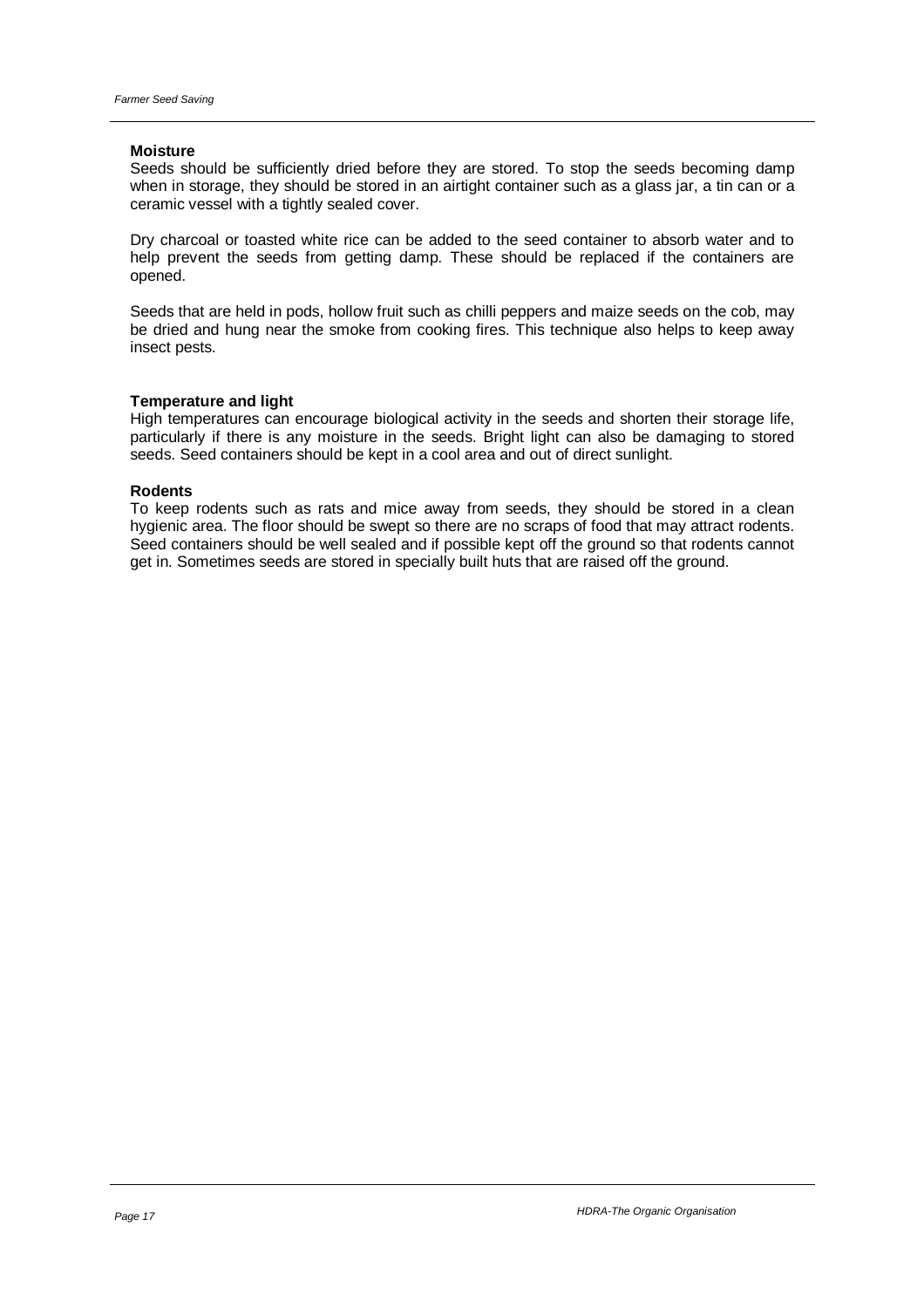#### **Pests**

Storage weevils, fungi and bacteria can infest seeds when in storage and damage them.

Only seeds that are free of pests should be stored. Weevils, fungi and bacteria start to multiply in warm and moist conditions. To prevent this from happening, the seeds should be kept dry and cool.

Some substances may be mixed with the seeds to help prevent pests and diseases:-

#### **Sand**

Mixing the seeds with clean, dry sand and filling the container will prevent weevils moving around.

#### Aromatic plants

Some aromatic plants can prevent pests from multiplying and may kill them.

Neem (Azadirachta indica): Dry Neem leaves or seeds in the sun, then grind them into a powder. Mix 6-8 teaspoons (30-40 grams) of powdered Neem leaves, or 3-4 teaspoons (15-20 grams) of powdered Neem seeds, for every kilogram of seeds to be stored.

Hot peppers or chilli (Capsicuk frutescens): Mix 4-6 teaspoons (20-30 grams) of dried and powdered chillies for every kilogram of seeds to be stored.

Black pepper (Piper nigrum): Mix 6 teaspoons (30 grams) of powdered peppercorns for every kilogram of seeds to be stored.

Turmeric (Curcuma longa): mix 4 teaspoons (20 grams) of powdered root of turmeric for every kilogram of seeds to be stored.

Seeds of yambean (Pachyrrhizus erosus): Mix- 1-2 teaspoons (5-10 grams) of powdered seeds of yambean, for every kilogram of seeds to be stored.

(From The Bio-intensive approach to small-scale household food production (1993) International Institute of Rural Reconstruction)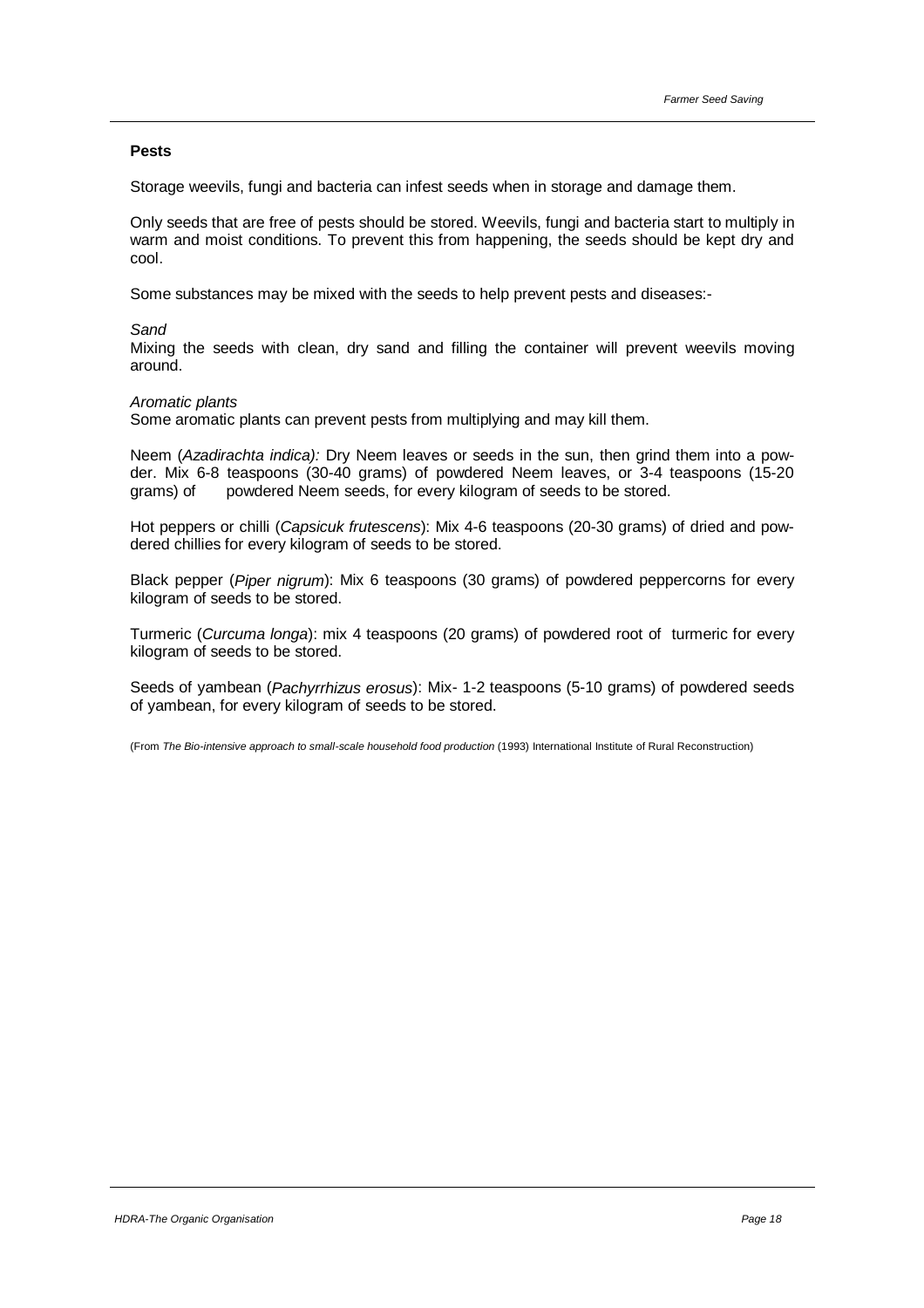## **Testing the germination rate and quality**

The quality of the seeds affects how well they will store and their ability to germinate and grow well in the field. Testing the seed before storage ensures that only good quality seeds are stored. A germination test gives an idea of the proportion of plants that are likely to grow from a certain quantity of seed, and will show how many seeds must be sown in order to obtain the desired number of plants.

Use between 10 and 100 seeds, depending on how many seeds there are. To test the germination rate, place the seeds some distance apart on a clean damp cloth or paper towel. For large seeds it is better to use sterilised soil. Soil can be sterilised by pouring boiling water over the soil to kill germs.



The seeds should be placed somewhere warm, but out of direct sunlight. Keep the seeds damp, but not too wet, by sprinkling with water or covering with a clean damp cloth or paper towel.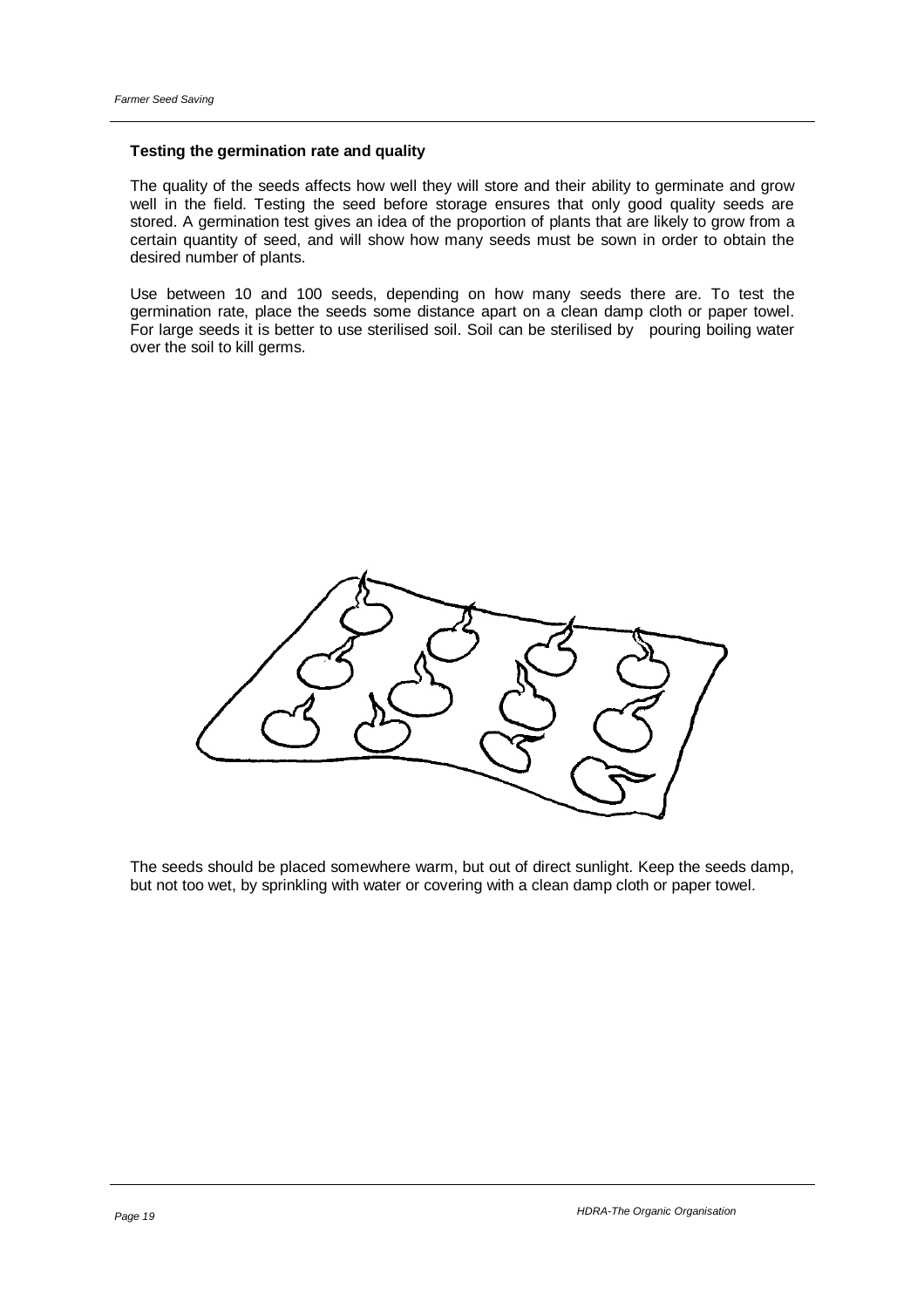After a few days the seeds should start to germinate. If none of the seeds have germinated it may be necessary to leave them for more time, keeping them warm and damp.

If most of the seeds have germinated and have healthy looking roots and shoots, the rest of the seeds from that harvest should be viable and suitable for storage and planting.

If less than half of the seeds have germinated, or if many of them are unhealthy, the rest of the seeds from that harvest are probably also unhealthy with low germination rate. The farmer may decide not to store these seeds. If seed is in short supply, these seeds may still be stored and planted, but a note should be made that they are not good quality seeds.

It may be useful to test the quality of seeds before storage, and to test home saved seeds and seeds that have been bought or exchanged, before planting them.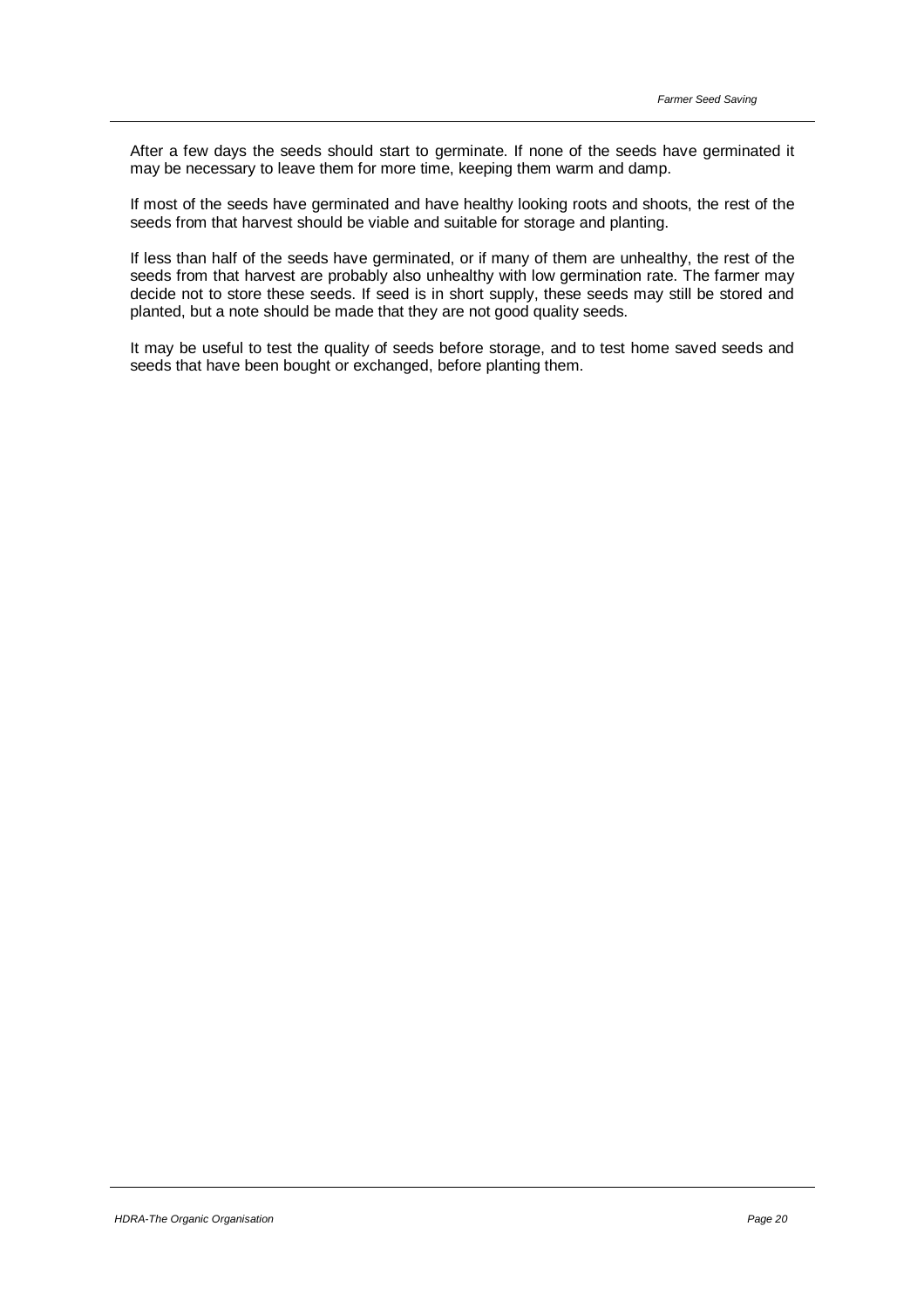## **Seeds from different plants**

Each plant species produces seeds in distinct shapes and sizes, and are found in different parts of the plant. This section describes some of the main plant types and how to collect and dry their seeds.

#### **Plants that hold seeds in pods**



The pods may be left on the plant to dry, and harvested when the seeds rattle in the pods. However, if necessary, pods that are still green but are mature may be picked and dried separately. It is very important to handle legume seeds very carefully, especially after they have been dried, as they can easily be damaged.

The seeds should be removed from the pods and then dried for about 5 days before storing. The amount of time they need to dry will depend on their size. In humid conditions, the seeds may be left in the pods and hung in the smoke above the cooking fire.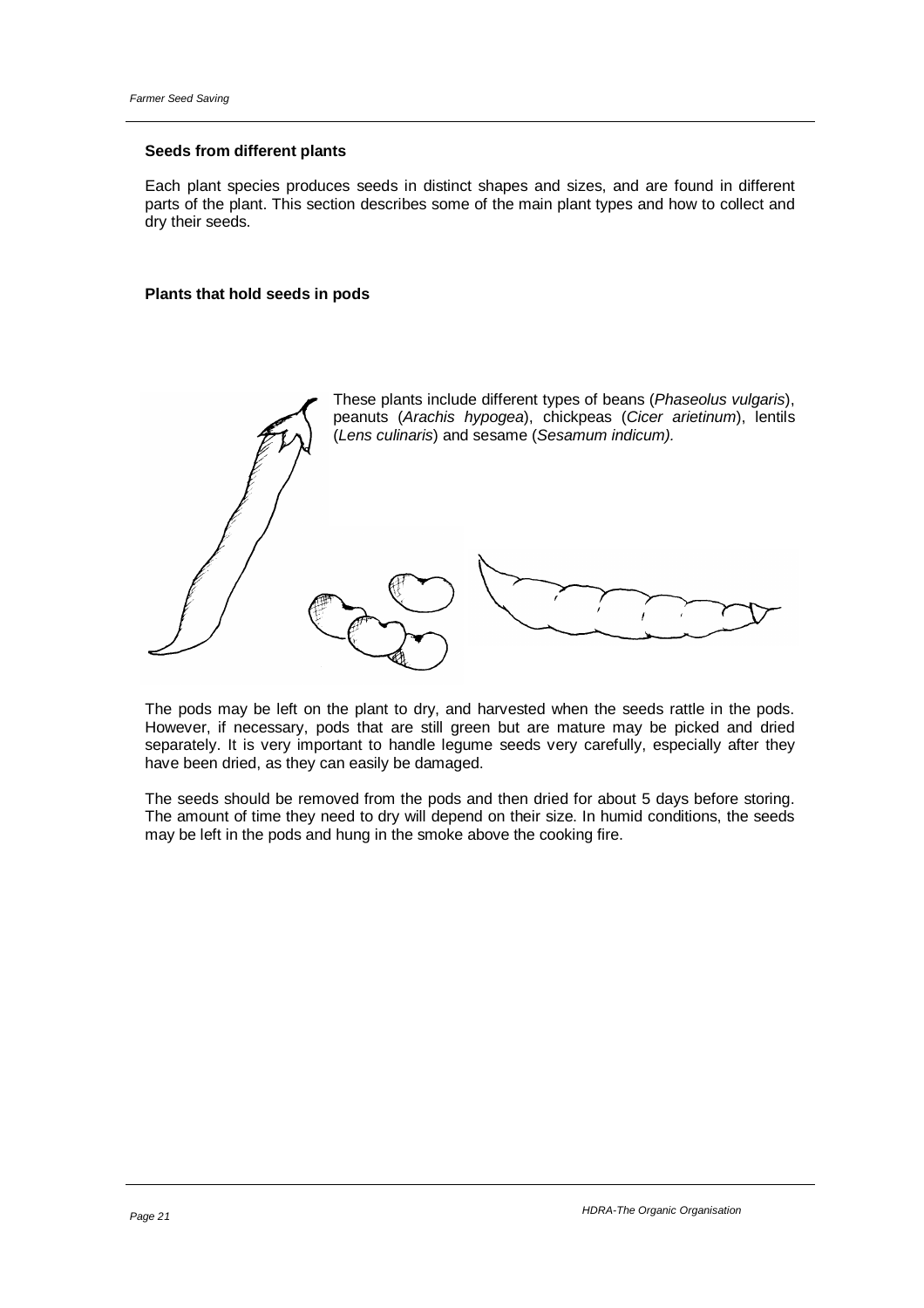## **Plants that hold seeds in fleshy fruit**

These plants include squash (Cucurbita pepo), tomatoes (Lycopersicum lycopersicum), peppers (Capsicum annuum), cape-gooseberry (Physalis peruviana), okra (Abelmoschus esculentus), papaya (Carica papaya) and passion fruit (Passiflora edulis).

#### Squash, melons and gourds

For seed collection, the fruit should be harvested when it is fully mature. The fruit should be stored for a few weeks so that the seeds can continue to mature. After this time, the fruit can be cut open and the seeds removed. The flesh of the fruit can be removed from the seeds by hand or by the fermentation process which is described on page 13.

After cleaning, the seeds should be dried out of direct sunlight. When the seed is brittle enough to be broken in half it is dry enough for storage.

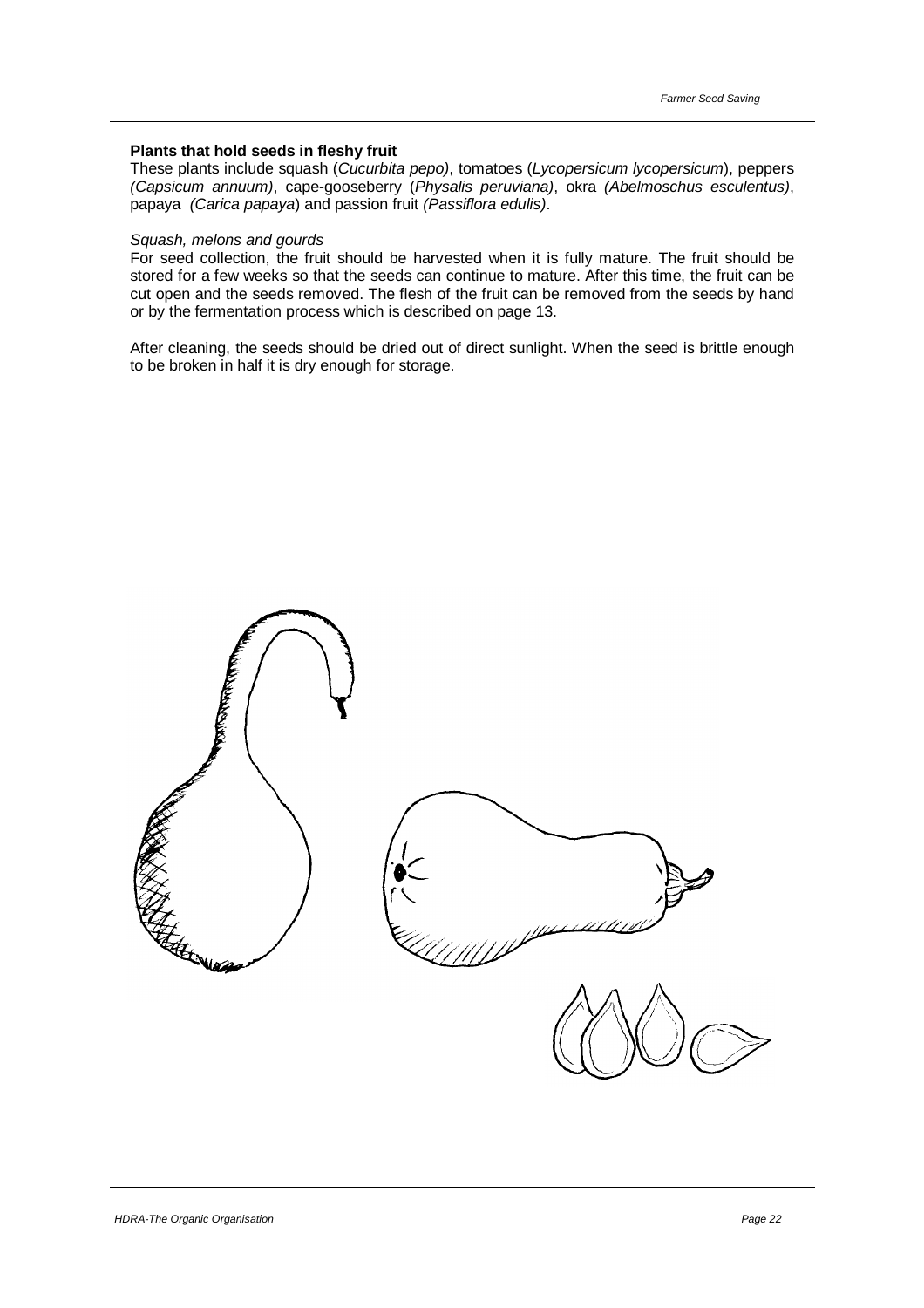## Plants with their seed in moist fleshy fruits

Seeds should be taken from fully ripe fruits. The seeds of moist and fleshy fruits, such as tomatoes, passion fruit and cape-gooseberry, should be scooped out of the fruit and cleaned by hand or using the fermentation method described on page 13. The seeds should then be laid out to dry out of direct sunlight. The seeds should be lightly shaken twice a day while they are drying to prevent them from sticking together.



Papaya, tomato and passion fruit hold their seeds in moist gel in the fleshy fruit.



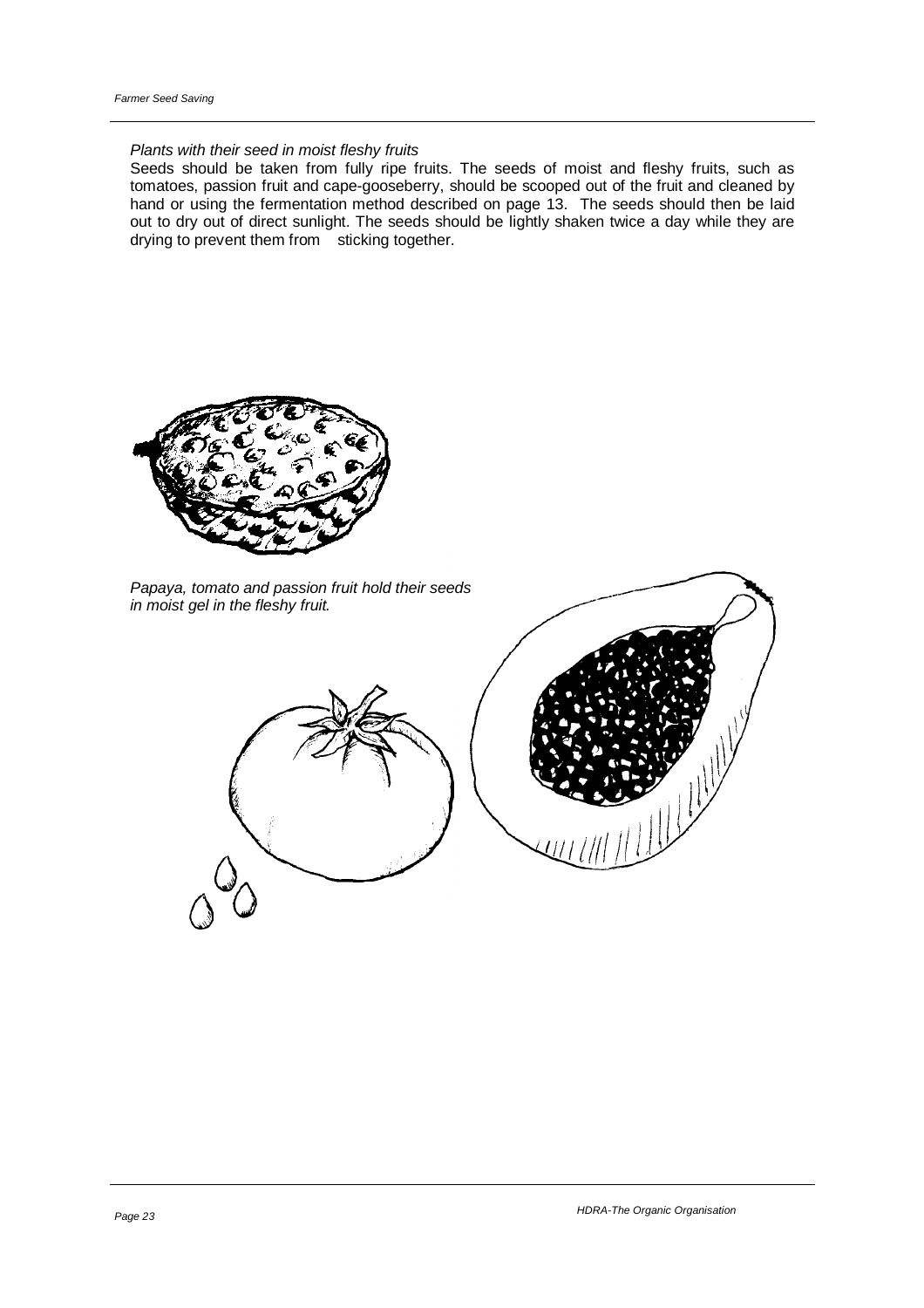Plants with their seeds in hollow fruits

Seeds of hollow fruits, such as sweet peppers, chilli peppers and okra, can be removed by hand. The seeds do not need to be washed and should be laid out on a plate to dry out of direct sunlight.

Okra pods can be left on the plant until they are dry and brown and the seeds rattle, or may be picked when green and left to dry for a couple of weeks.





Care should be taken when removing seeds from chilli peppers and okra, as their juice can irritate the skin. Hands and utensils should be well washed after contact with chilli peppers and okra.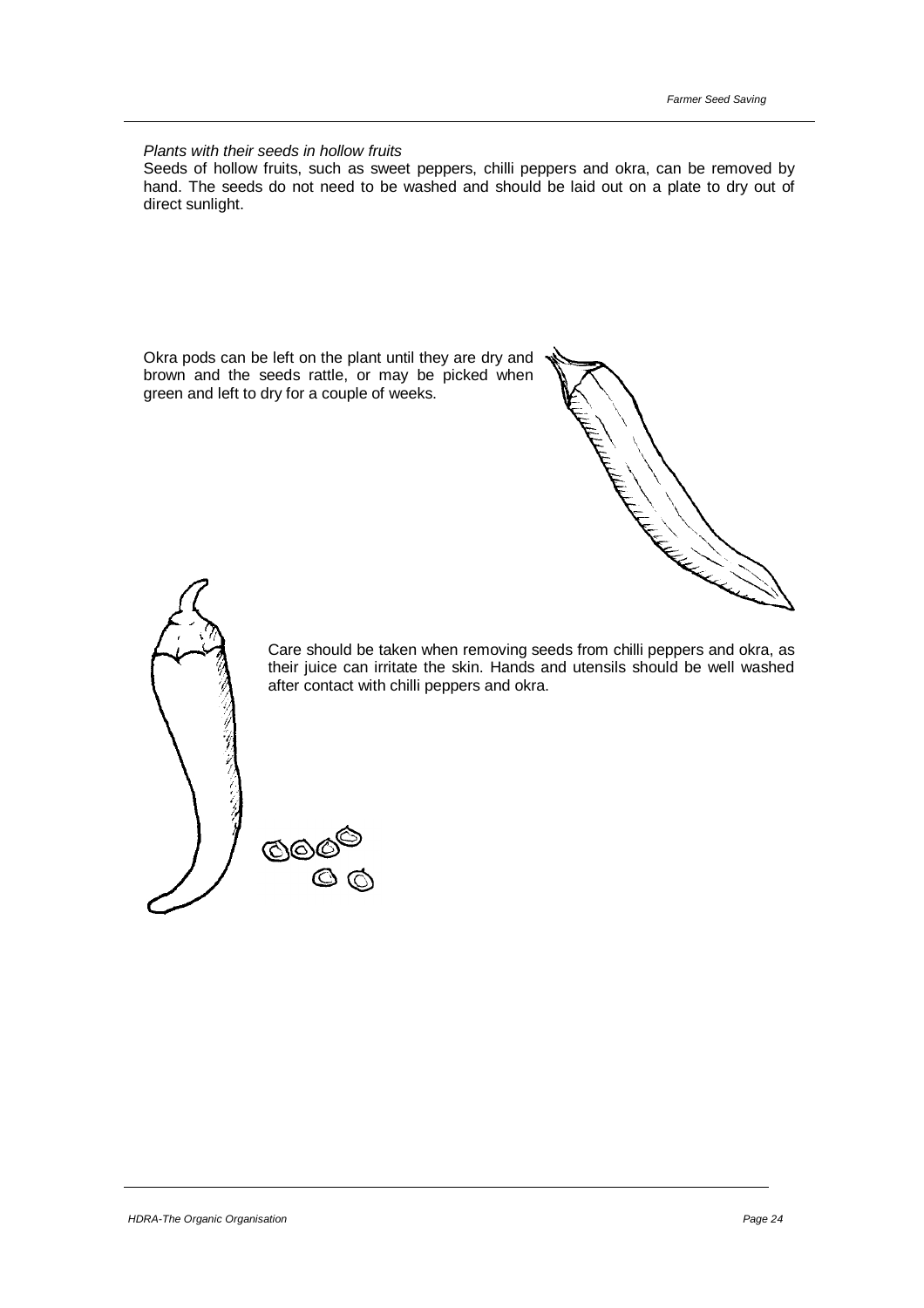## **Plants with seed-bearing flower heads**

Plants with seed heads include sunflower (Helianthus annuus), onions (Allium cepa), amaranth (Amaranthus spp.), carrot (Daucus carota), sorghum (Sorghum), spinach (Spinaca oleracea) and quinoa (Chenopodium quinoa). The seed heads should be picked when they are dry, and can be left out of direct sunlight to finish drying if necessary. When completely dry, the seeds can be removed by rubbing or shaking the seed heads.

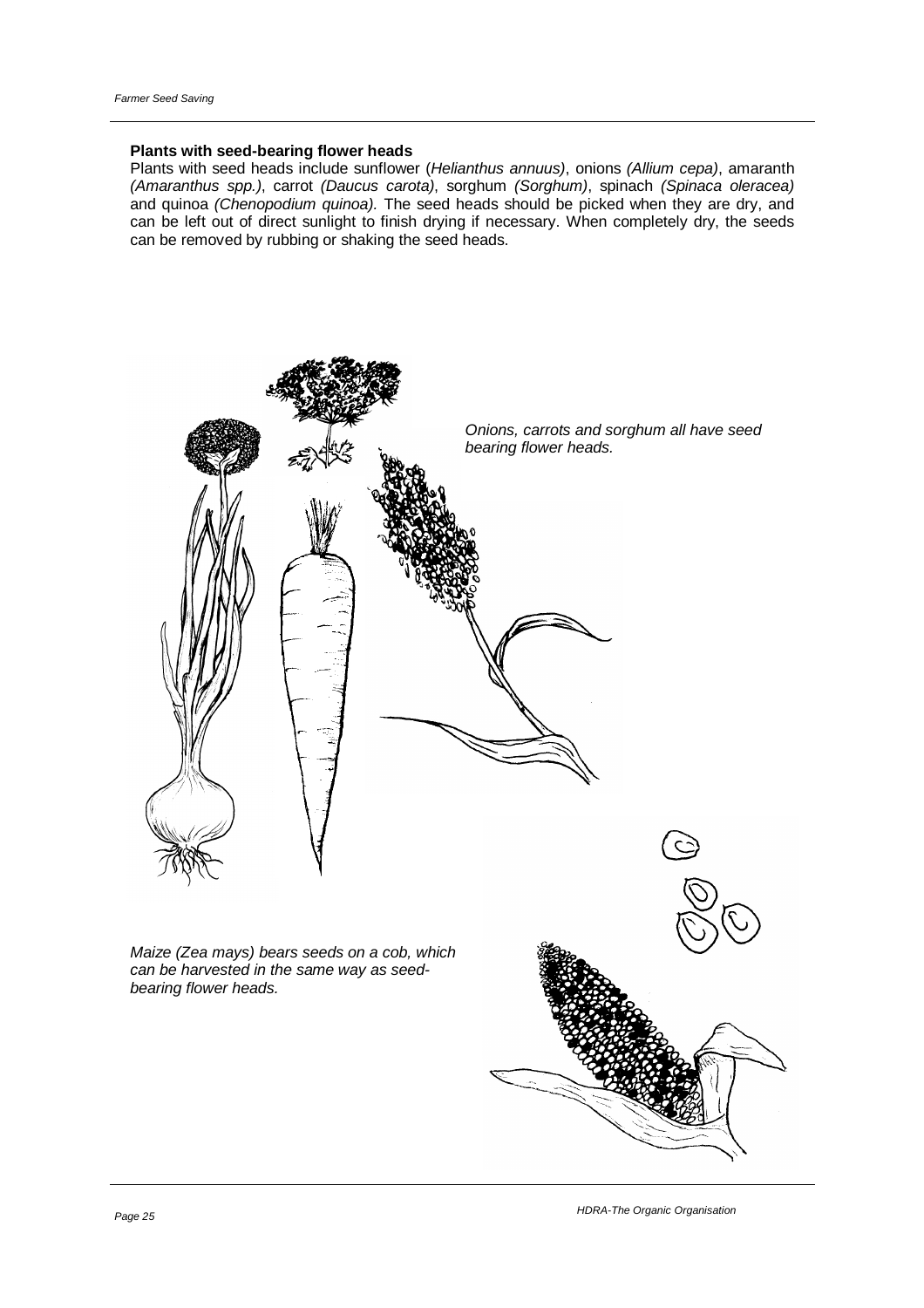#### **Further reading**

The Bio-Intensive Approach to Small-Scale Household Food Production (1993) International Institute of Rural Reconstruction, YC James Yen Centre, Silang, Cavite 4118, Philippines

Food from Dryland Gardens (1991) DA Cleaveland and D Soleri. Centre for People Food and Environment, 344 South Third Avenue, Tuscon, Arizona 85701, USA

The Seed Savers Handbook (1993) M&J Fanton. Seed Savers Network, PO Box 975, Byron Bay, NSW 2481 Australia

Many thanks to HDRAs Heritage Seed Library and Research Department and to the Seed Savers Network, Australia for help with producing this booklet.